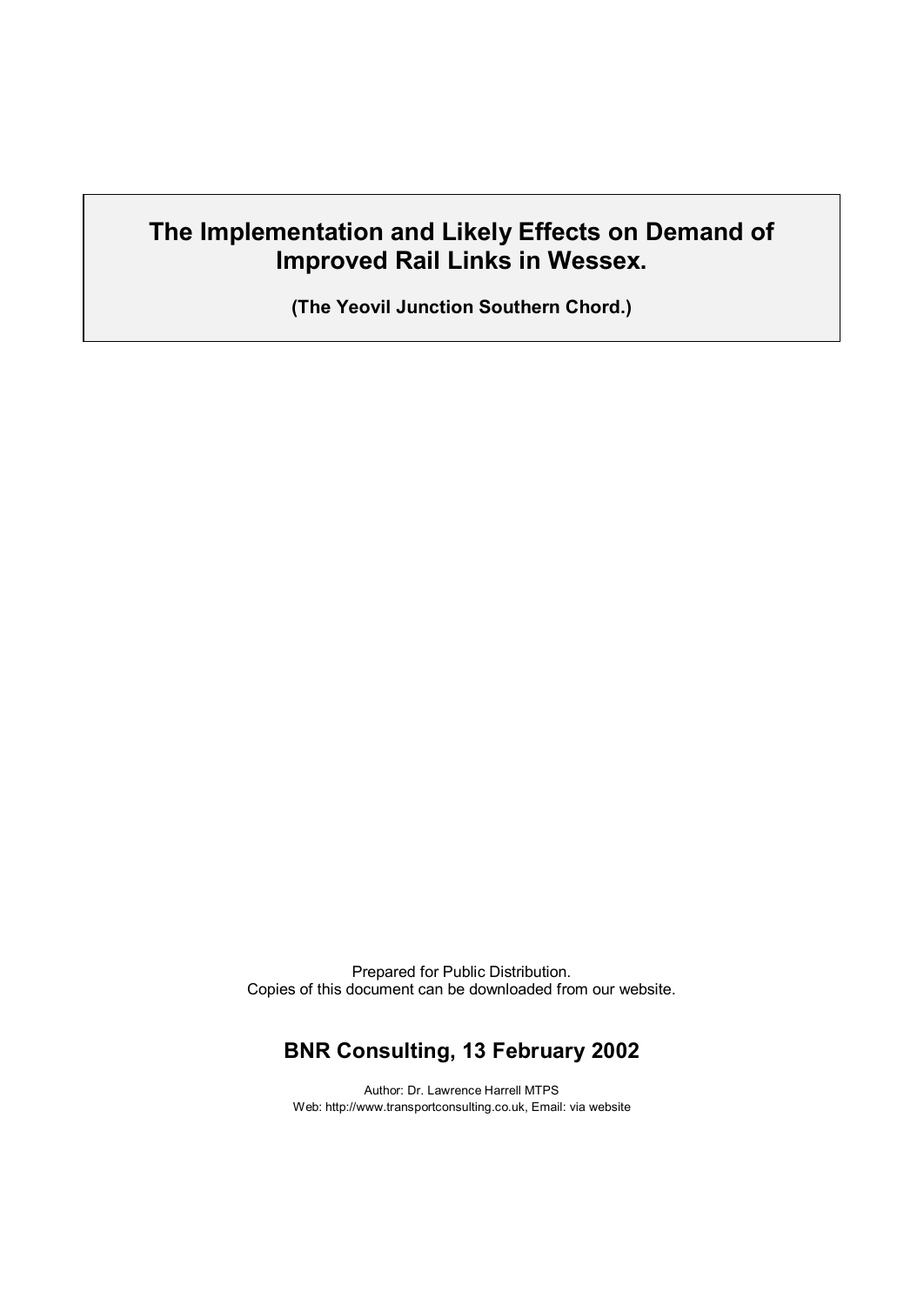# **Contents**

| 1 <sup>1</sup><br>Introduction 5                                               |  |
|--------------------------------------------------------------------------------|--|
|                                                                                |  |
|                                                                                |  |
| $2^{\circ}$                                                                    |  |
|                                                                                |  |
|                                                                                |  |
|                                                                                |  |
|                                                                                |  |
|                                                                                |  |
|                                                                                |  |
|                                                                                |  |
|                                                                                |  |
|                                                                                |  |
| $\overline{4}$                                                                 |  |
|                                                                                |  |
|                                                                                |  |
|                                                                                |  |
|                                                                                |  |
|                                                                                |  |
|                                                                                |  |
|                                                                                |  |
|                                                                                |  |
|                                                                                |  |
|                                                                                |  |
|                                                                                |  |
| 5                                                                              |  |
|                                                                                |  |
|                                                                                |  |
|                                                                                |  |
| Appendix Two - Historical Background to the Castle Cary - Dorchester Line.  29 |  |
|                                                                                |  |
|                                                                                |  |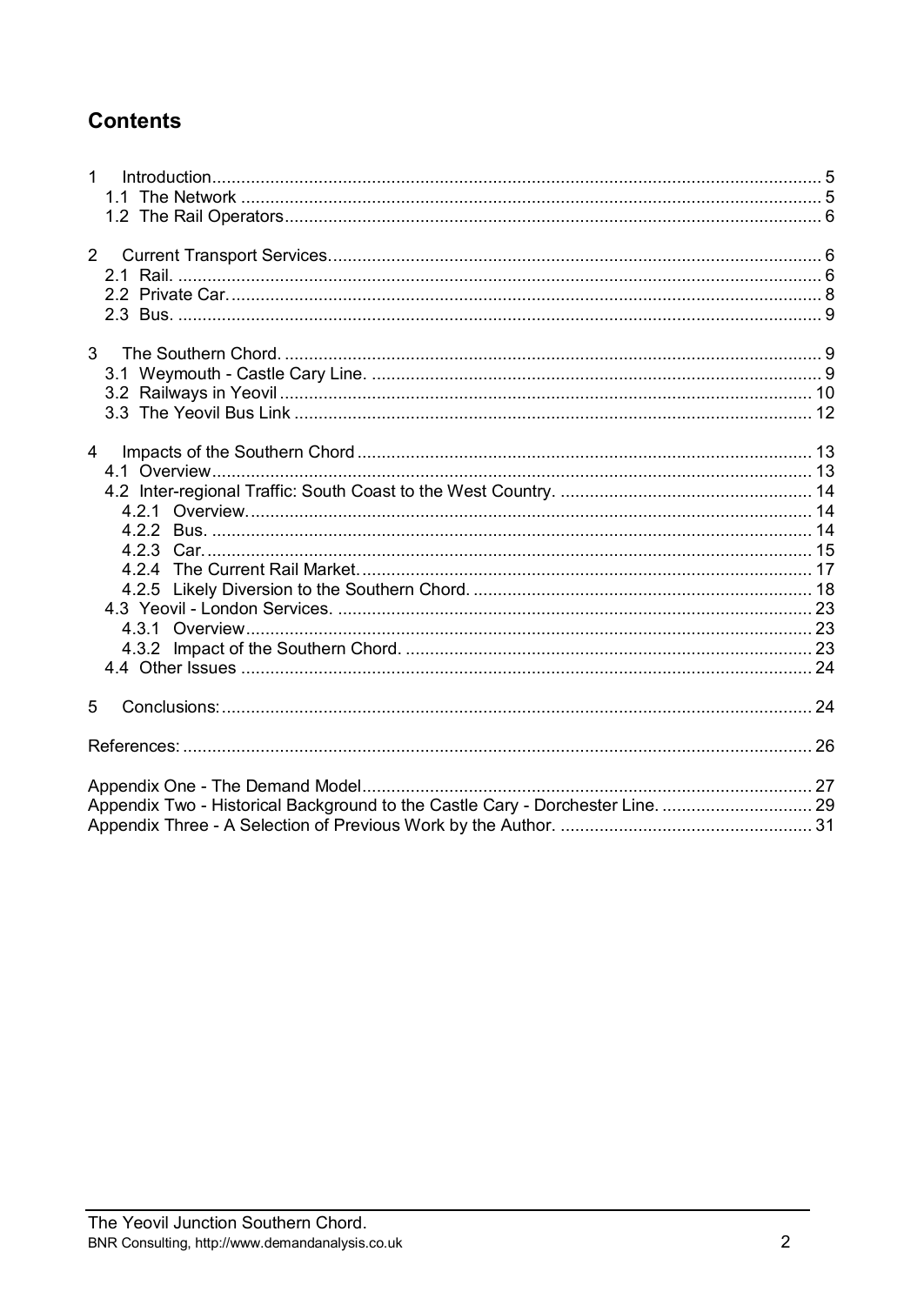## **Executive Summary**

For historical reasons the railways in parts of Wessex, as in many other areas of the country, do not always form a coherent network (see Appendix Two). Such problems reduce the attractiveness of rail for many journeys, by unnecessarily increasing both the time of journeys and the levels of interchanging required. These difficulties mean that the local rail network is not contributing as effectively as it might to a reduction in the growth of congestion on the parallel road network. Many cross-country rail services therefore remain un-competitive, under used and unprofitable.

This report investigates one way of significantly improving the connectivity of the Wessex rail network by more effectively linking in a little used part of it - the line between Castle Cary and Weymouth. This integration could be achieved by connecting the Waterloo - Exeter and Weymouth - Castle Cary lines with a new track (chord) just south of the point at which they cross near Yeovil. Fortunately the earthworks for this connection are in place, having been constructed in 1860 to facilitate the exchange of traffic between the two railways. The installation of this Southern Chord would permit significantly upgraded services between West Country and the South Coast<sup>1</sup>, east of Weymouth, as well as providing several other benefits.

The most obvious impact of the opening of the Southern Chord is the possibility of improved rail connections between south Dorset/Hampshire and the West Country. There are, however, additional benefits and some disbenefits associated with the implementation of the chord and these are outlined in the table below.

| <b>Benefits</b>                                                   | <b>Disbenefits</b>                                       |
|-------------------------------------------------------------------|----------------------------------------------------------|
| Improves journeys from south coast to points west of              | Increases journey time for trips between points south    |
| Yeovil                                                            | of Yeovil and points north of Yeovil, e.g. Dorchester to |
|                                                                   | Castle Cary.                                             |
| By diverting some cross-country passengers from the               | Makes the operation of summer through trains from        |
| congested eastern part of the Wessex network to the               | the north to Weymouth more difficult.                    |
| less congested western part, capacity is freed up for             |                                                          |
| additional traffic.                                               |                                                          |
| Improves access to mainline services at Yeovil Junction           | Increases the complexity of track layout and signalling  |
| for people accessing the Yeovil urban area.                       | at Yeovil Junction.                                      |
| Reduces the amount of plain track (between Thornford              | Closure of direct route between Thornford and Yeovil     |
| and Yeovil Pen Mill) that needs to be maintained.                 | Pen Mill could make it more difficult to provide freight |
|                                                                   | services north from Weymouth in the future.              |
| Could allow the closure of Thornford Halt (reducing               | Would cause a small loss of revenue as some              |
| journey times) as an additional stop would be provided            | passengers previously made extended journeys via         |
| nearby at Yeovil Junction.                                        | Southampton.                                             |
| Increased passenger numbers at Yeovil Junction                    |                                                          |
| station would increase the viability of facilities/services       |                                                          |
| at the station, e.g. retailing, connecting bus services,          |                                                          |
| station staff, cycle storage. Creates a positive feedback         |                                                          |
| loop.                                                             |                                                          |
| Simplifies the track layout and signalling at Yeovil Pen<br>Mill. |                                                          |
| Improves journeys from stations between Exeter and                |                                                          |
| Salisbury to points north of Yeovil.                              |                                                          |
| Presents the opportunity for completely new services,             |                                                          |
| e.g. Weymouth - Exeter.                                           |                                                          |
| Might allow the installation of an easily graded cycle            |                                                          |
| path on surplus trackbed between Yeovil town centre               |                                                          |
| and Yeovil Junction station.                                      |                                                          |

 $1$  For the purposes of this report, the West Country is defined as west of Sherborne and the South Coast as the area between Weymouth and Southampton.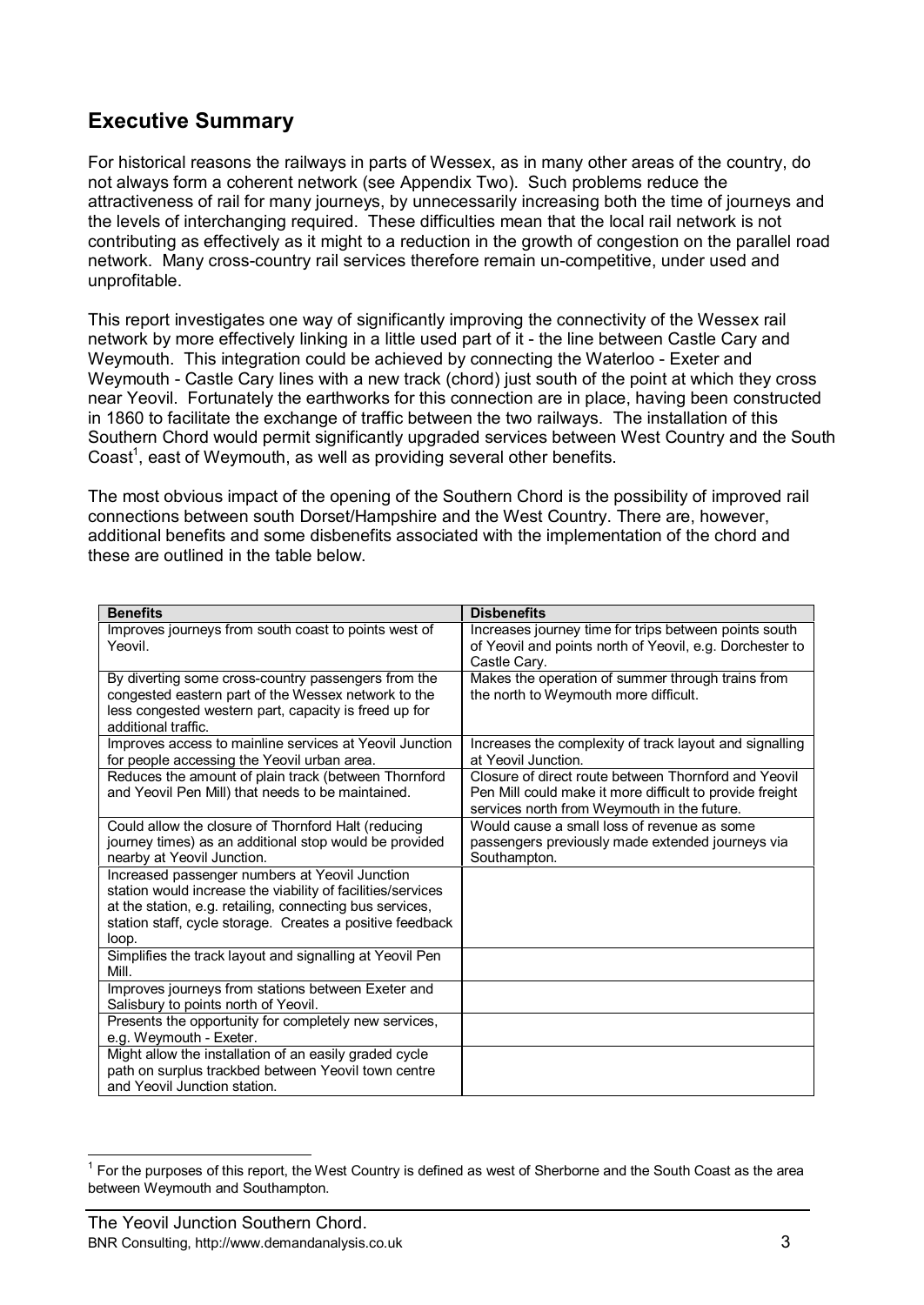| <b>Benefits</b>                                         | <b>Disbenefits</b> |
|---------------------------------------------------------|--------------------|
| May reduce the need for Paddington services to stop at  |                    |
| Castle Cary (increasing line capacity and reducing      |                    |
| journey times) as local westbound traffic would go be   |                    |
| routed via Yeovil.                                      |                    |
| Would provide a service into Yeovil for the minor       |                    |
| settlements near Junction station, e.g.: Barwick and    |                    |
| Stoford, though the bus is likely to prove more         |                    |
| convenient.                                             |                    |
| Would allow the Yeovil Junction steam centre to run     |                    |
| summer trains to Weymouth helping to promote tourism    |                    |
| in the resort and increase utilisation of a little used |                    |
| section of track.                                       |                    |

The table below presents the best estimates from the model of all the additional traffic and revenue that would be generated by the implementation of the Southern Chord. These gains must be offset against the loss in revenue that would result from passengers in the future being sent on a more direct route. This would mean that passengers would in the future be paying lower fares. It is estimated that this revenue loss would be small, amounting to approximately £12,254 p.a.

> Total Additional Rail Trips p.a. including redistribution/generation at 10%

| Southern Chord Service<br><b>Pattern</b> | <b>Additional Trips</b> | <b>Additional Revenue</b> |
|------------------------------------------|-------------------------|---------------------------|
| Weymouth - Plymouth                      | 69,102                  | £1,266,631                |
| Weymouth - Exeter                        | 39.739                  | £662.245                  |
| Weymouth - Yeovil Junction               | 10.292                  | £158,326                  |
| Additional Diverted Trips                | 4.377                   | -£12.254                  |

The study suggests that there are significant impediments to rail journeys between the south coast and the West Country at present. The plethora of, often very indirect, alternative routes and fares are confusing both to the potential passenger and the staff at NRES. In the short term it may be worth considering improvements to the connections available at Castle Cary to ensure that every service between Castle Cary and Weymouth makes a connection with First Great Western services. This would increase the attractiveness rail between the South Coast and the West Country at minimal cost.

In the longer term the additional benefits of the Southern Chord may be sufficient to justify its implementation. While the additional traffic (and revenue) may not be particularly large; it is unlikely (in rail terms) to be an expensive scheme. Funding may also be available through various schemes, like the Rail Passenger Partnership Program. The benefits of Chord are, however, unlikely to be fully realisable until the Waterloo - Exeter line is upgraded and, if the Chord is to be implemented, it would appear logical do this at the same time as any upgrade. This would reduce the costs of implementation considerably and would allow the re-casting of services to create a new network. Any reductions in journey times between Waterloo and Exeter that result from such an upgrade, would increase patronage over the Southern Chord by reducing generalised travel times on cross-country journeys. Journeys via the Southern Chord would then become significantly more attractive than those via Castle Cary (the best route currently available). It may be that it is a combination of the benefits associated with the Chord, rather than just the likely increase in revenue between the South Coast and the West Country, that justify its implementation.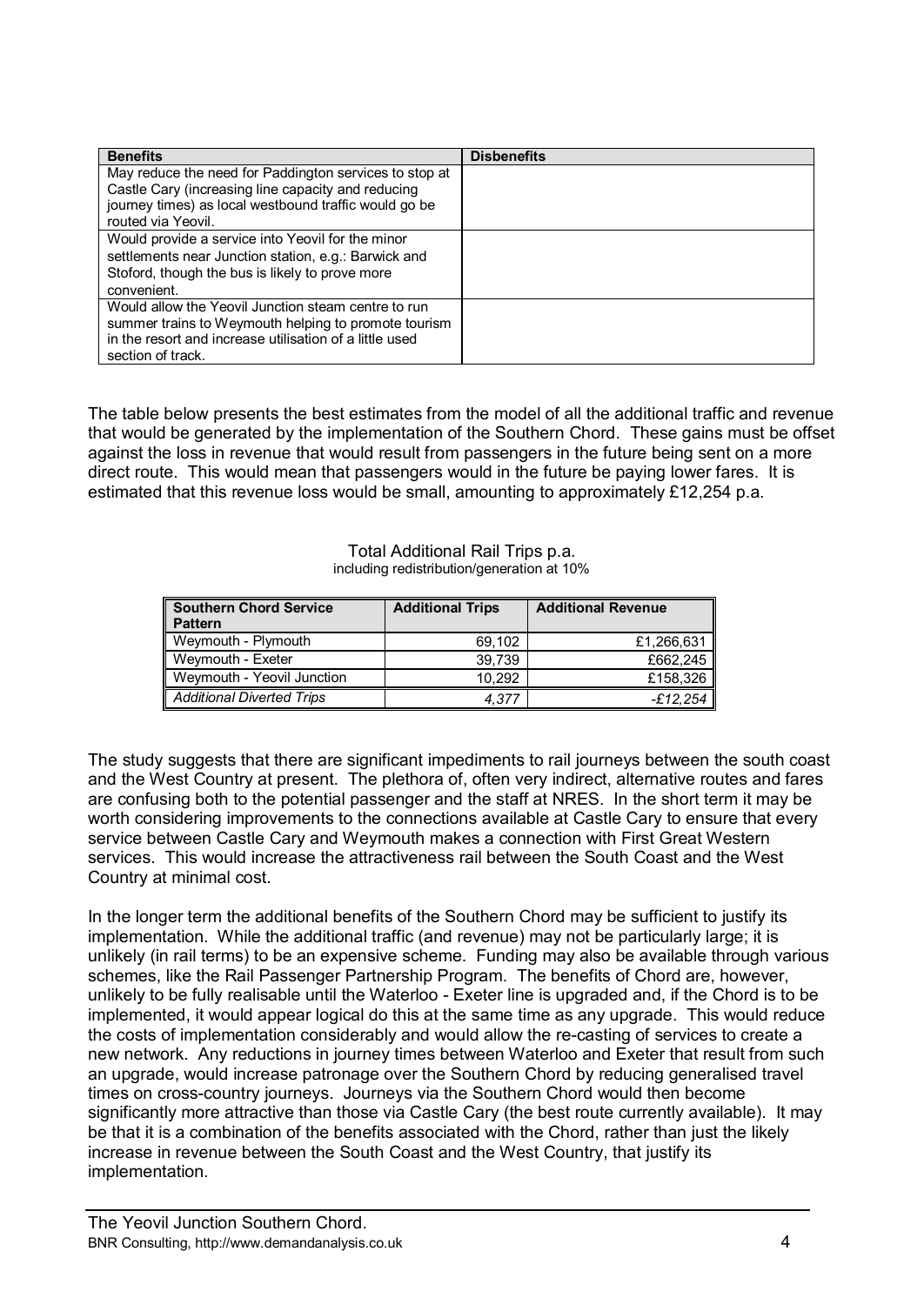# **1 Introduction**

### *1.1 The Network*

For historical reasons the railways in parts of Wessex, as in many other areas of the country, do not always form a coherent network (see Appendix Two). Such problems reduce the attractiveness of rail for many journeys, by unnecessarily increasing both the time of journeys and the levels of interchanging required. These difficulties mean that the local rail network is not contributing as effectively as it might to a reduction in the growth of congestion on the parallel road network. Many cross-country rail services therefore remain un-competitive, under used and unprofitable.



Figure 1.1. The Wessex Rail Network Lymington and Hamworthy branch lines omitted for clarity

This report investigates one way of improving the connectivity of the Wessex rail network (Figure 1.1) by more effectively linking in a little used part of it - the line between Castle Cary and Weymouth (Figure 1.2). This integration could be achieved by connecting the London (Waterloo) - Exeter and Weymouth - Castle Cary lines with a new track (chord) just south of the point at which they cross near Yeovil. The earthworks for this connection are in place, having been constructed in 1860 to facilitate the exchange of traffic between the two railways. It would appear that the installation of this Southern Chord, would permit significantly upgraded services between West Country and the South Coast<sup>2</sup> (east of Weymouth) as well as providing several other benefits.

The implementation of this Yeovil Junction Southern Chord has been under consideration for some time and a previous study (Harrell, 1986) presented an overview of some of the potential benefits.

 2 For the purposes of this report, the West Country is defined as west of Sherborne and the South Coast as the area between Weymouth and Southampton.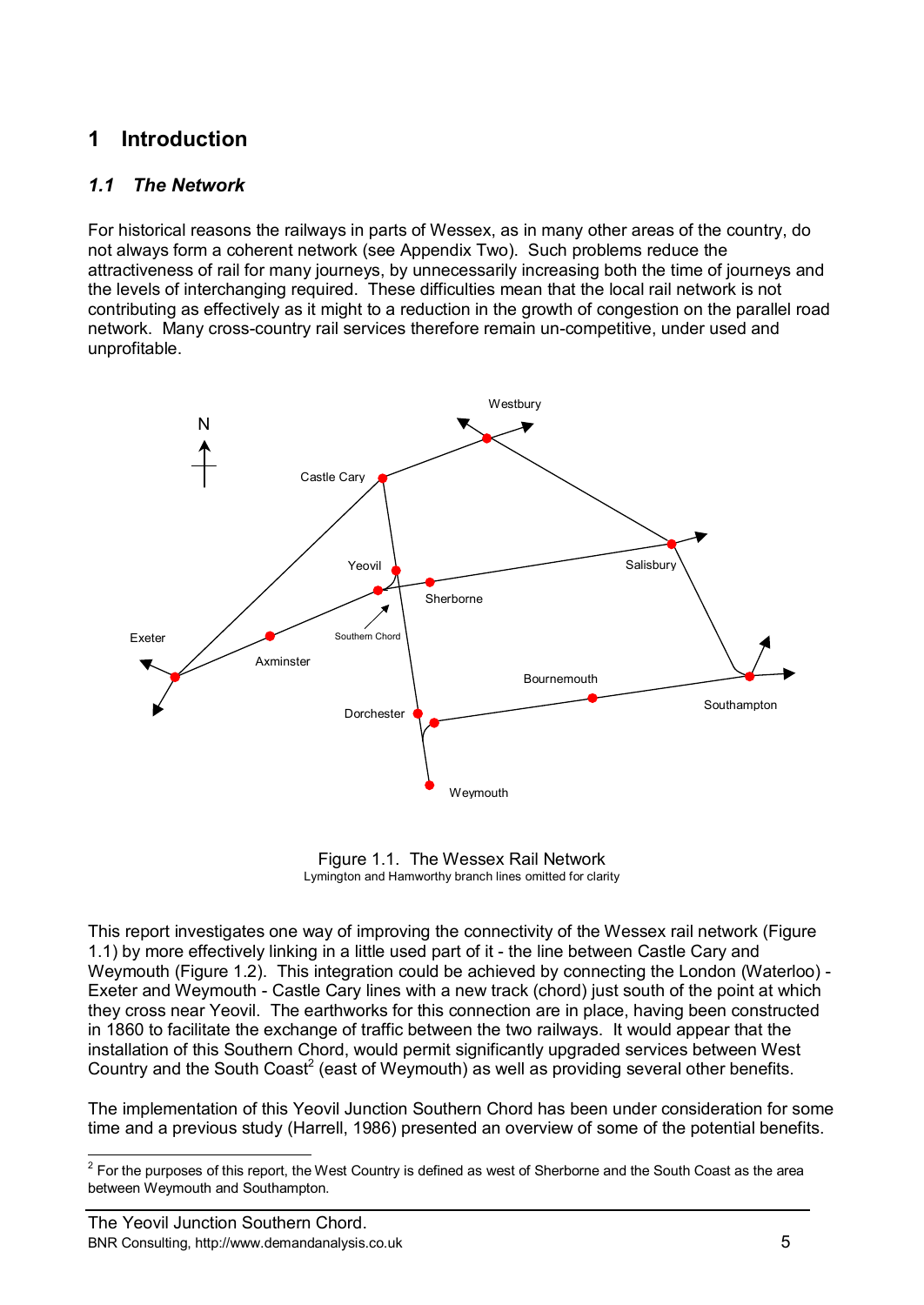Although the Southern Chord is still listed as a possible future development (for example, in Local Transport Plan for Somerset 2001-2006, July 2000) more detailed work was not been carried out and the scheme has not progressed.

This study has been undertaken by an experienced freelance transport consultant and aims to consider the proposal in more detail. It also attempts to give some indication of the likely impact of the scheme on patronage and revenue. It should be noted that this research has been undertaken without the official support, or funding, of any body related to the project; although some people have provided information. It must therefore be stressed that this is a preliminary investigation with only limited access to data, relying on a combination of limited original data collection, standard parameter values and information gleaned from previous research. Nevertheless the author's experience in undertaking such work during the past decade (see Appendix 2) means that the study should be able to give a useful indication of the likely impact of the project.

# *1.2 The Rail Operators*

Since privatisation in 1990s the train services operated by the former British Rail have been provided by 25 franchisees. The services examined in this report have, until recently, been operated by three companies: South West Trains (part of the Stagecoach group), Wales and West (part of the Prism Group) and Great Western (part of First Group). In terms of the map in figure 1.1., Stagecoach operate the services between Waterloo - Bournemouth and Weymouth, as well as the services between Waterloo - Salisbury and Exeter. Wales and West have been operating the services between Salisbury and Southampton, as well as those between Weymouth - Yeovil and Castle Cary. Great Western operate the services between London (Paddington) - Westbury and Exeter.

Various difficulties have resulted in the Wales and West services being taken over by National Express on a caretaker basis until the franchise is renewed. From 14 October 2001 Wales and West services were split between two new rail companies: Wales and Borders Trains and Wessex Trains, in preparation for the renewal of the franchise. The services within the scope of this report were transferred to the latter organisation. As part of this re-franchising process it is proposed that the Waterloo - Yeovil - Exeter service is to be transferred from South West Trains to Wessex trains in 2003 (although South West Trains are currently applying for a two year extension).

Rail demand has, in recent years, been growing at unprecedented levels (according to the Strategic Rail Authority, surface rail passenger kilometres rose by 24% between 1990 and 1999) and in many cases lack of capacity has become a serious problem. Patronage on the line between Waterloo and Exeter has now grown to such an extent that there is talk of re-doubling the sections of the line that were singled in 1967. In this new climate, investment in rail infrastructure is receiving a more positive response than in the recent past and this coupled with the ongoing arrangements for re-franchising presents an opportunity to investigate the unification of the network.

# **2 Current Transport Services.**

### *2.1 Rail.*

The only traffic that remains between Castle Cary and Weymouth is a local passenger service and occasional summer excursion trains. There has been a significant effort to generate additional traffic in recent years by the Bristol - Weymouth Rail Partnership and the service is now branded as the "Heart of Wessex Line". Some engineering trains and diverted passenger services occasionally access the line via a northern chord between Yeovil Pen Mill and Yeovil Junction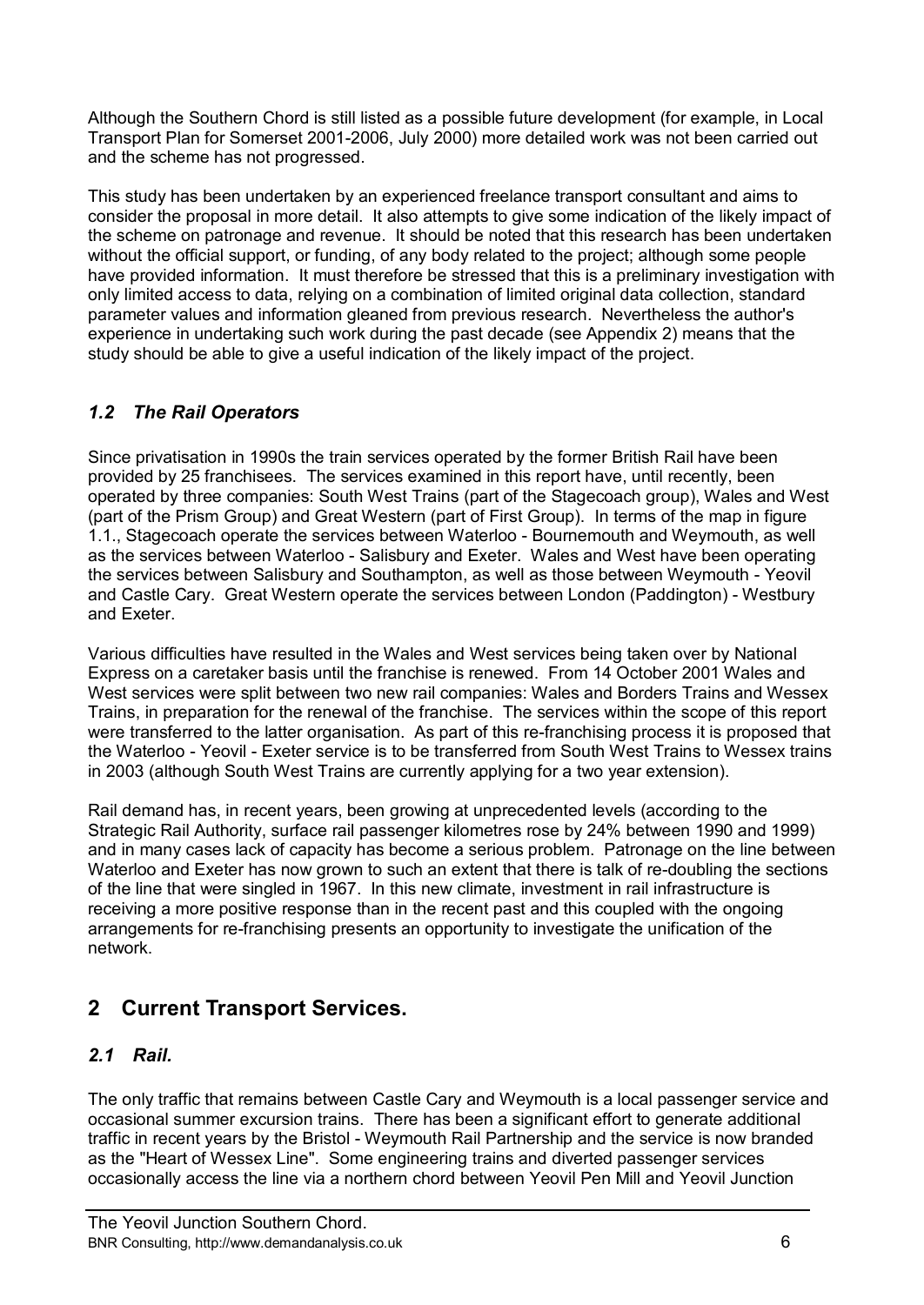stations.

The Castle Cary - Weymouth line has a two-hourly service calling at most stations, although services usually only stop on request at the three smaller stations: Thornford, Yetminster and Chetnole. The trains used on this service are generally Diesel Multiple Units (DMUs) dating from the 1980's - some of which no longer offer a particularly pleasant travelling environment.

| Castle Cary<br>Yeovil Pen Mill                                          | Junction with Great Western Mainline<br>Junction with Southern Chord |
|-------------------------------------------------------------------------|----------------------------------------------------------------------|
| Thornford<br>Yetminster<br>Chetnole<br>Maiden Newton<br>Dorchester West |                                                                      |
| Upwey<br>Weymouth                                                       | Junction with Bournemouth Line                                       |

Figure 2.1. Order of Stations between Weymouth and Castle Cary.

It is possible to make connections between Castle Cary - Weymouth services and several others; although the infrequent nature of these can mean that long waits are required at interchange points. Connections are available at Westbury, for London and other stations towards Southampton and Brighton. London connections can also be made at Castle Cary. Connections with Waterloo - Weymouth services can be made at Dorchester (where a  $\frac{1}{4}$  mile walk is required between Dorchester West and Dorchester South stations), Upwey and Weymouth.

The scope of this study means that two of the adjoining lines will be considered in this exercise. These are the Waterloo - Yeovil Junction - Exeter and Waterloo - Southampton - Weymouth routes.

The Yeovil Junction line has a two-hourly service from Waterloo, which calls at most stations on the line. Some additional services operate east of Gillingham and Salisbury. Most services are operated using DMUs built in the 1990's. The line is predominantly single track west of Salisbury although there are proposals to reinstate a second track.

| Salisbury<br>Tisbury<br>Templecombe<br>Sherborne                                                       | -------------------<br>Gillingham (Dorset) | Junction with Southampton line<br>Junction with Southern Chord |
|--------------------------------------------------------------------------------------------------------|--------------------------------------------|----------------------------------------------------------------|
| Yeovil Junction<br>Crewkerne<br>Axminster<br>Honiton<br>Feniton<br>Whimple<br>Pinhoe<br>Exeter Central | ----------------                           |                                                                |
| Exeter St. Davids                                                                                      |                                            | Junction with Paddington-Penzance line et al                   |

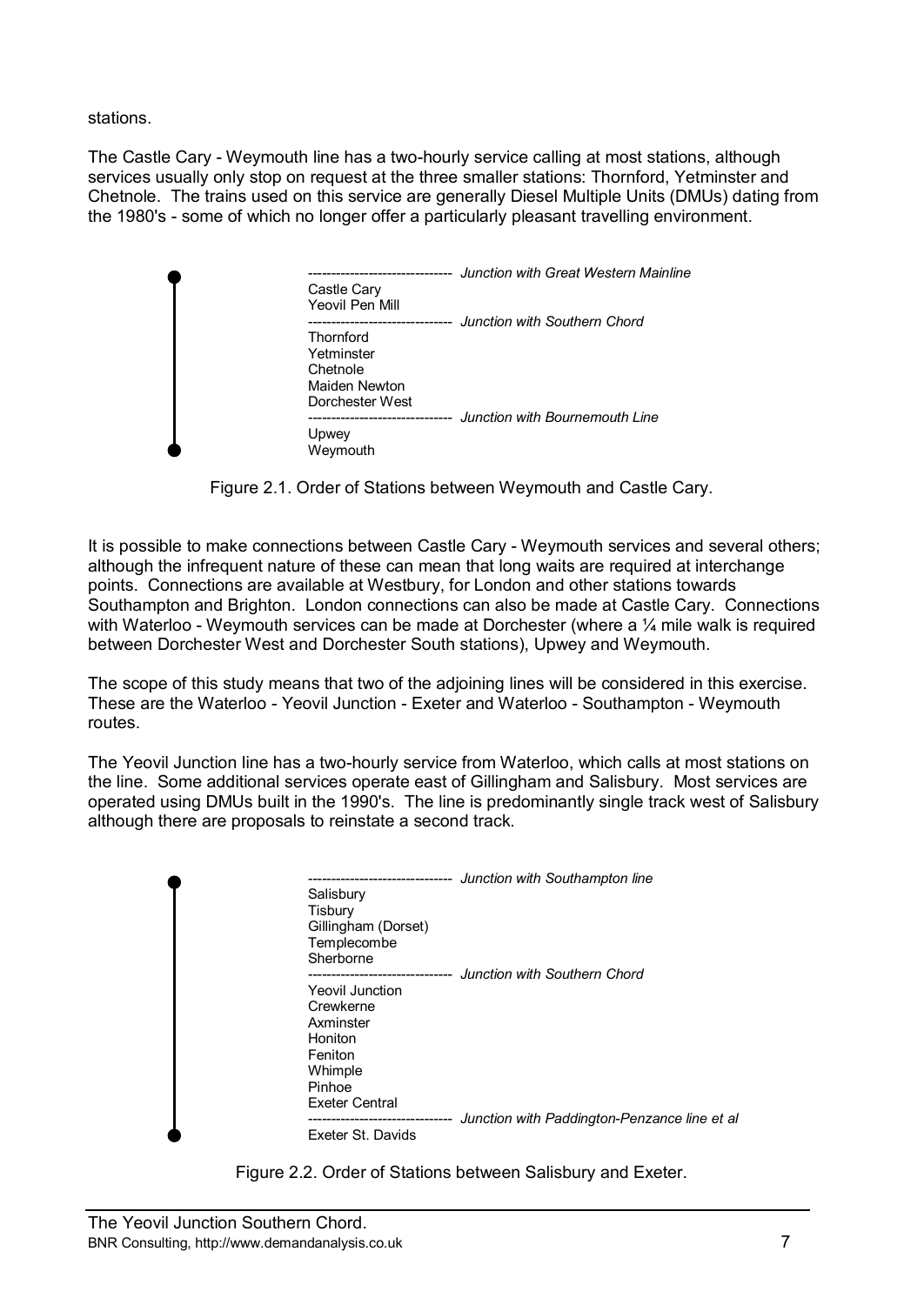The Southampton line has an hourly service between London and Weymouth, calling at all stations west of Wareham. This is supplemented by additional trains running east of Wareham. Weymouth services are usually run using class 442 Wessex electric stock from the late 1980's, while services east of Wareham often use much older stock based on the 1950's Mark One design. The line is electrified and double tracked, except for the section between Moreton and Dorchester South which was singled in the late 1980's.

| Southampton Central<br><b>Millbrook</b><br>Redbridge                                                                                                                                                                                                                             |                                                       |
|----------------------------------------------------------------------------------------------------------------------------------------------------------------------------------------------------------------------------------------------------------------------------------|-------------------------------------------------------|
| Totton<br>Ashurst (New Forest)<br>Beaulieu Road<br><b>Brockenhurst</b><br>Sway<br><b>New Milton</b><br><b>Hinton Admiral</b><br>Christchurch<br>Pokesdown<br><b>Bournemouth</b><br><b>Branksome</b><br>Parkstone<br>Poole<br>Hamworthy<br><b>Holton Heath</b><br>Wareham<br>Wool | ------------------------- Junction for Salisbury Line |
| Moreton<br>Dorchester South<br>Upwey<br>Weymouth                                                                                                                                                                                                                                 | ------------------------ Junction for Yeovil Line     |



## *2.2 Private Car.*

The main trunk route that is of relevance, to the Southern Chord, is the A31/A35 which runs from Southampton, around the Bournemouth/Poole conurbation and on to Dorchester and Honiton: where it joins the A30 going westwards to Exeter. The road is a mix of single and dual carriageway.

Congestion on the A30/A35 between Exeter and Bere Regis, is under normal conditions, not significant, nor is it forecast to be in the next 10 years. Motorists travelling east of Bere Regis who use the A31 to Southampton do, however, experience significant congestion at peak periods (Hyder/Highways Agency, Nov. 2001). Although no data has been obtained by this study, it is believed that the A35 east of Bere Regis, into the Bournemouth/Poole conurbation, also suffers from peak period congestion.

The section of the A35 between Honiton and Dorchester passes directly through a number of communities, where it serves in some cases as the high street, creating "severe adverse environmental impacts" (Hyder/Highways Agency, Nov. 2001). A significant source of these impacts are heavy good vehicles. Hyder state that "much of the route falls well below the modern standards for a trunk road". The low standard of this section of route means that the personal injury accident (PIA) rate is at its highest on this section, reaching 38.6 PIA per million vehicle kilometres between Bridport and the junction with the A37 west of Dorchester. This compares with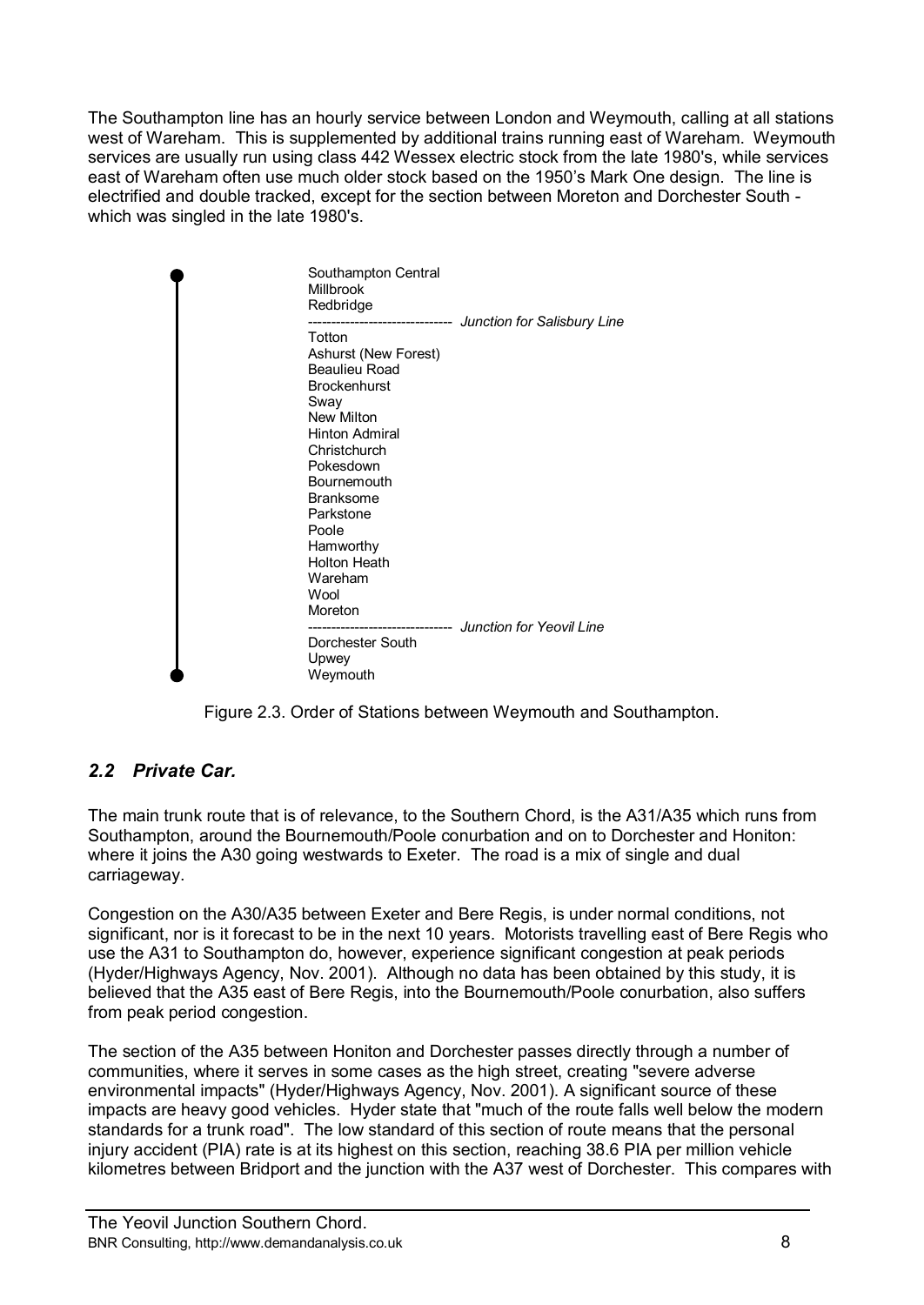a figure of 8 PIA on the dual carriageway section between Puddletown and Bere Regis.

### *2.3 Bus.*

The principal bus/coach route within the scope of the study is National Express service 315/6, which runs along the south coast - daily in winter and twice daily in summer. Service 315 runs all year round from Brighton to Cornwall via (among others): Southampton, Bournemouth/Poole, Dorchester, Weymouth, Axminster, Honiton, Exeter and Plymouth.

There are several other bus services that can, theoretically, be used to connect rail services on the Waterloo - Bournemouth/Poole - Weymouth route with those on the Waterloo - Yeovil Junction - Exeter service to allow a through journey to be made by public transport from South Dorset/Hampshire to the West Country. There is, however, no integrated ticketing and only limited co-ordination of these rail/bus services.

Southern National (part of the First Group) service 216, which is supported by Dorset County Council, goes from Dorchester to Sherborne. It runs six times per day in each direction on weekdays and five times on Saturday, taking just over 50 minutes to make the journey. This service calls at the railway station in Sherborne, but not at either of the stations in Dorchester.

Service 31, run by Southern National, goes between Weymouth, Dorchester and Axminster. It takes 1 hour and 40 minutes and goes 12 times a day from Monday to Saturday and six times per day on Sundays and public holidays. The bus calls at Axminster and Dorchester South railway stations.

The X53, run by Southern National, runs between Weymouth and Exeter via (among others): Bridport, Lyme Regis and Seaton. It takes approximately 3 hours for the complete trip. The service is subsidised by Dorset and Devon county councils, running 3 times a day from Monday to Saturday in each direction.

Southern National service 212, which is supported by Dorset County Council, runs parallel to the railway between Yeovil and Dorchester. Four end to end services are provided in each direction from Monday to Saturdays, while five or six additional services run in each direction on between Maiden Newton and Dorchester. These services provide a local service to areas that are not served by intermediate stations on the railway. The bus does not call at Yeovil Junction Station.

# **3 The Southern Chord.**

### *3.1 Weymouth - Castle Cary Line.*

As can be seen from Appendix Two, the line from Weymouth up to Castle Cary and beyond was built in a competitive environment, to serve different patterns of demand to those seen today. In Victorian times private railway undertakings were keener to maximise profits by securing territory for *their network*, than to enhance overall opportunities for the travelling public by providing an integrated *national network*. In the days when rail was the dominant means of transport, such activities were *(just)* sustainable; but this has not been the case since the 1950's.

The Weymouth - Castle Cary route effectively lost the battle (with the coastal route to Waterloo) to become the principal route to Weymouth The subsequent decline of the town, as a port and seaside resort, has further reduced the line's raison d'etre. The line thus continues to make losses and serves little practical purpose in its present form.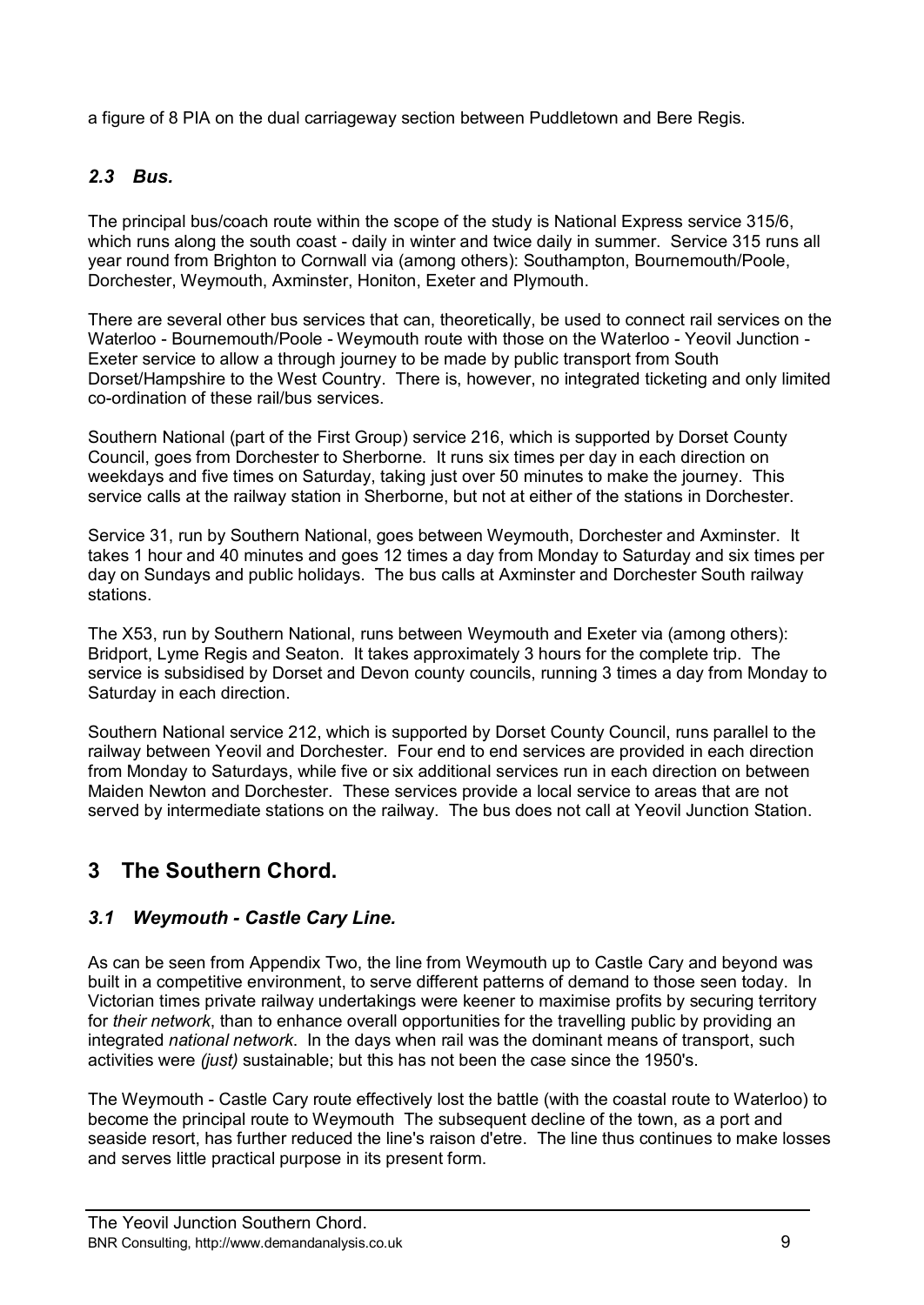If the line is to remain in operation, it makes financial sense to identify ways of reducing these losses by either increasing revenue, or reducing costs. As the line is already operated as a minimal railway, there is little scope for reducing costs and significant efforts have already been made in recent years by the Bristol - Weymouth Rail Partnership to increase revenue by developing the market for leisure travel.

The opening of the Southern chord presents an opportunity to provide a new focus for the line, as part of a through route, which would attract additional traffic - while continuing to serve the limited local markets that it does at present. Although these additional flows would be small in national terms, they may not significantly increase the operating costs of the service and may attract enough additional revenue to justify the relatively small investment required in additional infrastructure.

It could be argued that if the such a scheme was economic, it would have been implemented in the past. But the fact that the various rail services and routes involved have been managed by different organisations for much of their lives, has made it hard to progress such a scheme. An attempt was made to provide a connecting bus service between the two Yeovil stations to allow such cross-country journeys to be made. The service ran for several years but did not prove entirely effective and it has now been withdrawn (see section 3.3). It may be that a rail link between the stations would prove more successful and the breaking down of the traditional groups in the modern railway could present an opportunity to pursue this option.

### *3.2 Railways in Yeovil*



Figure 3.1. Trackbeds in the Yeovil Area. Some trackbeds omitted and alignments simplified for clarity

Yeovil now has two railway stations. Yeovil Pen Mill is just on the eastern edge of the town and is served by trains on the Weymouth - Castle Cary line. Yeovil Junction is three miles outside of the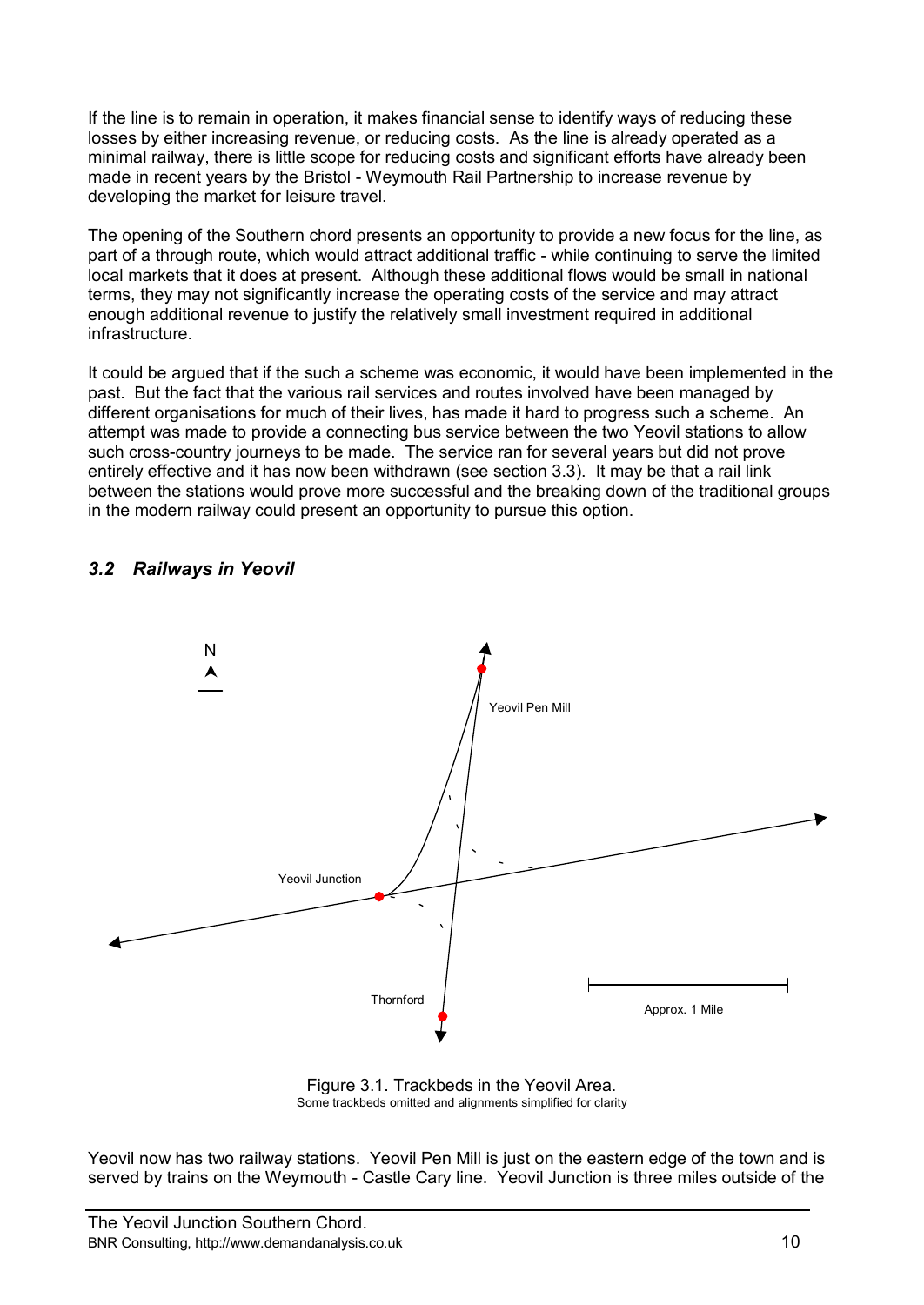town and is served by trains running between Waterloo and Exeter. The two stations are three miles apart by road.

Trains from the two routes cross each other just to the east of Yeovil Junction station (see figure 3.3) and passengers are unable to change from one service to the other, unless they walk, take a taxi or use two local buses. There is a rail connection between the two lines on the northern side of Yeovil Junction station, but this is usually only used for engineering movements and diversions.



Figures 3.2. (left) The Southern end of the Southern Chord at Yeovil Junction. Figure 3.3. (right) The Crossing of the Two Lines at Yeovil Junction.

Historical investigation and a site visit, have revealed an unused earthwork to the south west of Yeovil Junction station (figure 3.2) which could connect the two lines to the south. This could be re-instated and used in combination with the northern connection to allow trains from Weymouth to run into Yeovil Junction, reverse out and then continue their journey northwards to Yeovil Pen Mill and beyond.



Figure 3.4. The Eastern End of Yeovil Junction Station, The Southern Chord can be seen on the right.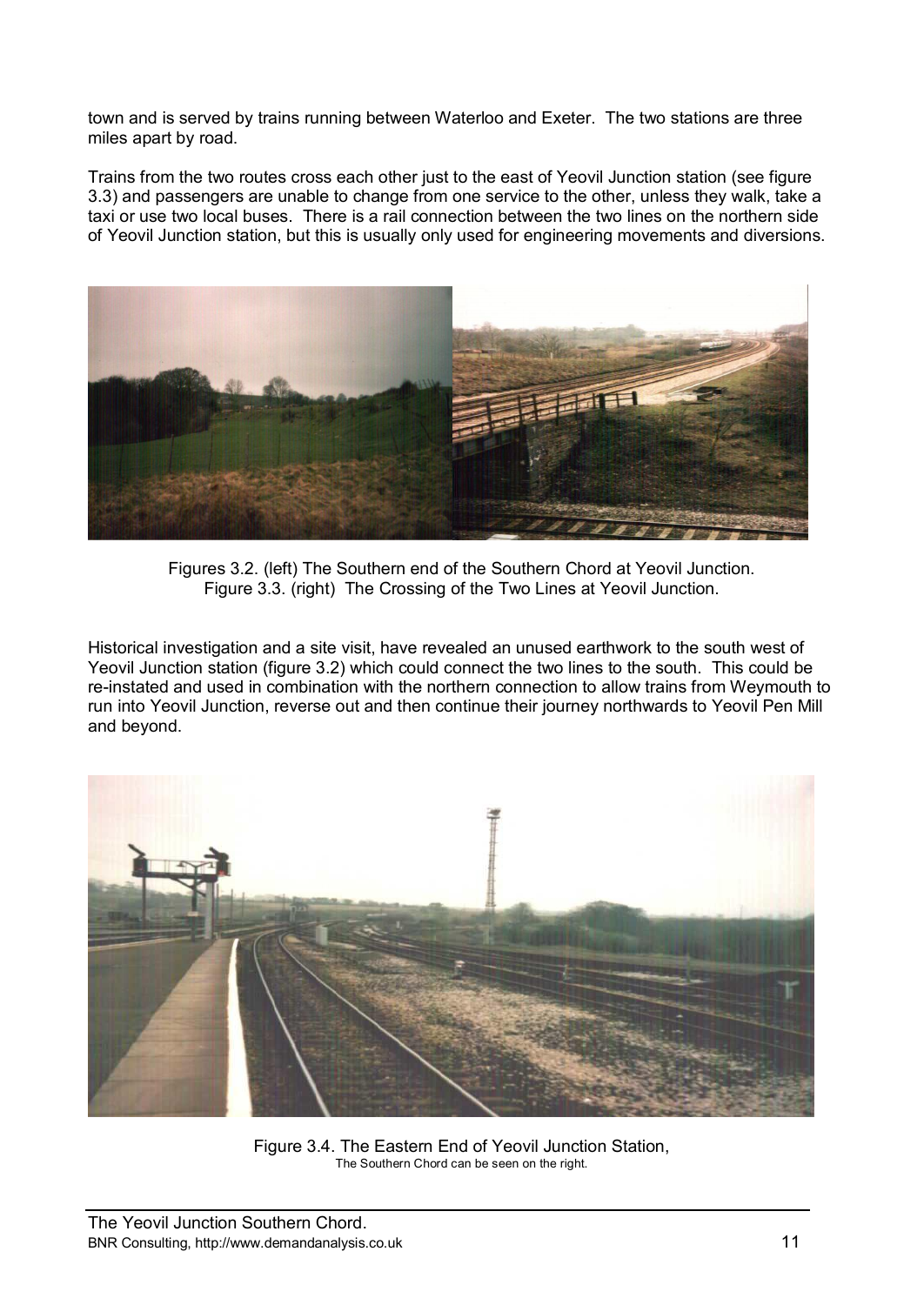As the figures 3.2 and 3.4 show, there are no obstructions on the trackbed and some of the trackwork, necessary for such a manoeuvre, is already in place at Yeovil Junction. If the current direct route between Thornford and Yeovil Pen Mill were to be closed and the track lifted: the complexity of the trackwork on the southern approaches to Yeovil Pen Mill could be reduced, partially offsetting increases in costs at Yeovil Junction. Some of the track from the lifted route could also, perhaps, be used to create the new chord.

## *3.3 The Yeovil Bus Link*

During the early 1990's a shuttle bus was run between the two Yeovil stations in an attempt to better link the services on the two lines. The service required subsidy from the local authorities (Dorset and Somerset County Councils) and was presumably not considered cost-effective - as it was withdrawn several years ago. It could be argued, that the failure of this service means that demand for such cross-country rail journeys via Yeovil is insufficient to justify the expense of more costly alterations to the rail infrastructure. However, there were several impediments to the success of the bus link, that would not be present if a rail service via the Southern Chord were to be implemented.

Using the connecting bus required two bus-rail interchanges; whereas only one cross-platform interchange would be required on services via the Southern Chord. Travel via the Yeovil bus link was not therefore likely to be attractive to those with luggage/children or the elderly. A perception that rural bus services, in an age of deregulation, may be temporally unstable could also have reduced passengers' confidence in a route that involved the use of a connecting bus. The two rail services were not designed to connect with the bus service, which could mean prolonged waits at either station. Finally, although the connecting bus service did sometimes appear in the rail passenger timetable, there was only limited integrated ticketing and rail staff still tended to route passengers via longer rail-only routes. An indication of the problems were described by Harrell in 1986.

Attempts have been made to improve the situation at Yeovil by instigating a useful minibus link between the two stations and the town centre which has proved fairly popular. This is jointly subsidised (£4,000 in total) by British Rail, Dorset and Somerset County Councils and publicity leaflets are available at both stations. However, for an adult this involves an additional charge of £1 each way between the stations reducing the attractiveness of the route, especially as so many difficult changes have to be made. Although the bus link leaflet highlights a number of journeys that benefit from using it, the direct South Dorset/Hampshire-West Country route is not among them. Through-booking is now available for the bus service from stations in South Dorset. But all passengers west of Wareham are routed via Westbury to the West Country and all passengers east of Wareham are routed via Southampton/Salisbury. So the bus link may as well not exist for through passengers to the West Country. Perhaps the best example of bad routing is provided by Southern Region whose reluctance to direct passengers on to the Dorchester-Yeovil line is illustrated by a new passenger route guide at Bournemouth station. This directs passengers from Bournemouth to the West Country via Southampton/Salisbury, without even mentioning alternative routes. But the most stunning example in the guide is the suggested route for a journey from Bournemouth to Yeovil. This sends passengers via Southampton/Salisbury meaning that the passenger is taken to Yeovil Junction station (well outside of the town) and in doing so the passenger has to travel 33 miles in the wrong direction and pay for it, on a journey of 40 miles by road!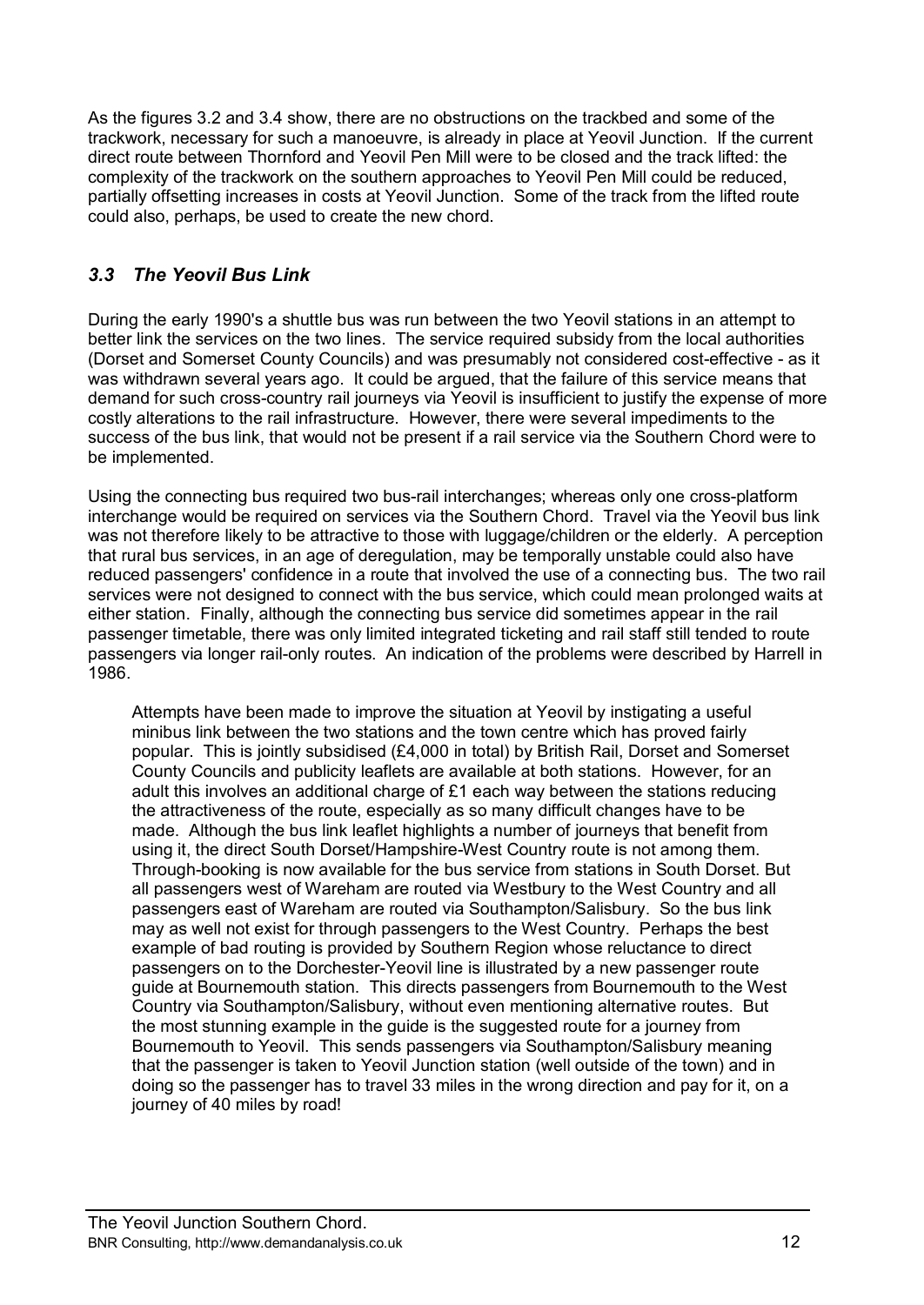# **4 Impacts of the Southern Chord**

### *4.1 Overview*

The most obvious impact of the opening of the Southern Chord is the possibility of improved rail connections between south Dorset/Hampshire and the West Country. There are, however, additional benefits and some disbenefits associated with the implementation of the chord and these are outlined in table 4.1.

| <b>Benefits</b>                                                                                                                                                                                                                                 | <b>Disbenefits</b>                                                                                                                                              |
|-------------------------------------------------------------------------------------------------------------------------------------------------------------------------------------------------------------------------------------------------|-----------------------------------------------------------------------------------------------------------------------------------------------------------------|
| Improves journeys from south coast to points west of<br>Yeovil.                                                                                                                                                                                 | Increases journey time for trips between points south<br>of Yeovil and points north of Yeovil, e.g. Dorchester to<br>Castle Cary.                               |
| By diverting some cross-country passengers from the<br>congested eastern part of the Wessex network to the<br>less congested western part, capacity is freed up for<br>additional traffic.                                                      | Makes the operation of summer through trains from<br>the north to Weymouth more difficult.                                                                      |
| Improves access to mainline services at Yeovil Junction<br>for people accessing the Yeovil urban area.                                                                                                                                          | Increases the complexity of track layout and signalling<br>at Yeovil Junction.                                                                                  |
| Reduces the amount of plain track (between Thornford<br>and Yeovil Pen Mill) that needs to be maintained.                                                                                                                                       | Closure of direct route between Thornford and Yeovil<br>Pen Mill could make it more difficult to provide freight<br>services north from Weymouth in the future. |
| Could allow the closure of Thornford Halt (reducing<br>journey times) as an additional stop would be provided<br>nearby at Yeovil Junction.                                                                                                     | Would cause a small loss of revenue as some<br>passengers previously made extended journeys via<br>Southampton.                                                 |
| Increased passenger numbers at Yeovil Junction<br>station would increase the viability of facilities/services<br>at the station, e.g. retailing, connecting bus services,<br>station staff, cycle storage. Creates a positive feedback<br>loop. |                                                                                                                                                                 |
| Simplifies the track layout and signalling at Yeovil Pen<br>Mill.                                                                                                                                                                               |                                                                                                                                                                 |
| Improves journeys from stations between Exeter and<br>Salisbury to points north of Yeovil.                                                                                                                                                      |                                                                                                                                                                 |
| Presents the opportunity for completely new services,<br>e.g. Weymouth - Exeter.                                                                                                                                                                |                                                                                                                                                                 |
| Might allow the installation of an easily graded cycle<br>path on surplus trackbed between Yeovil town centre<br>and Yeovil Junction station.                                                                                                   |                                                                                                                                                                 |
| May reduce the need for Paddington services to stop at<br>Castle Cary (increasing line capacity and reducing<br>journey times) as local westbound traffic would be<br>routed via Yeovil.                                                        |                                                                                                                                                                 |
| Would provide a service into Yeovil for the minor<br>settlements near Junction station, e.g.: Barwick and<br>Stoford, though the bus is likely to prove more<br>convenient.                                                                     |                                                                                                                                                                 |
| Would allow the Yeovil Junction steam centre to run<br>summer trains to Weymouth helping to promote tourism<br>in the resort and increase utilisation of a little used<br>section of track.                                                     |                                                                                                                                                                 |

Table 4.1. Impact of the Implementation of the Southern Chord. (on the assumption that the direct route between Thornford and Yeovil Pen Mill is closed)

The remainder of report considers these impacts in more detail, focusing on the likely impacts on rail passenger demand: as it is the revenue from this that is likely to drive investment in the scheme.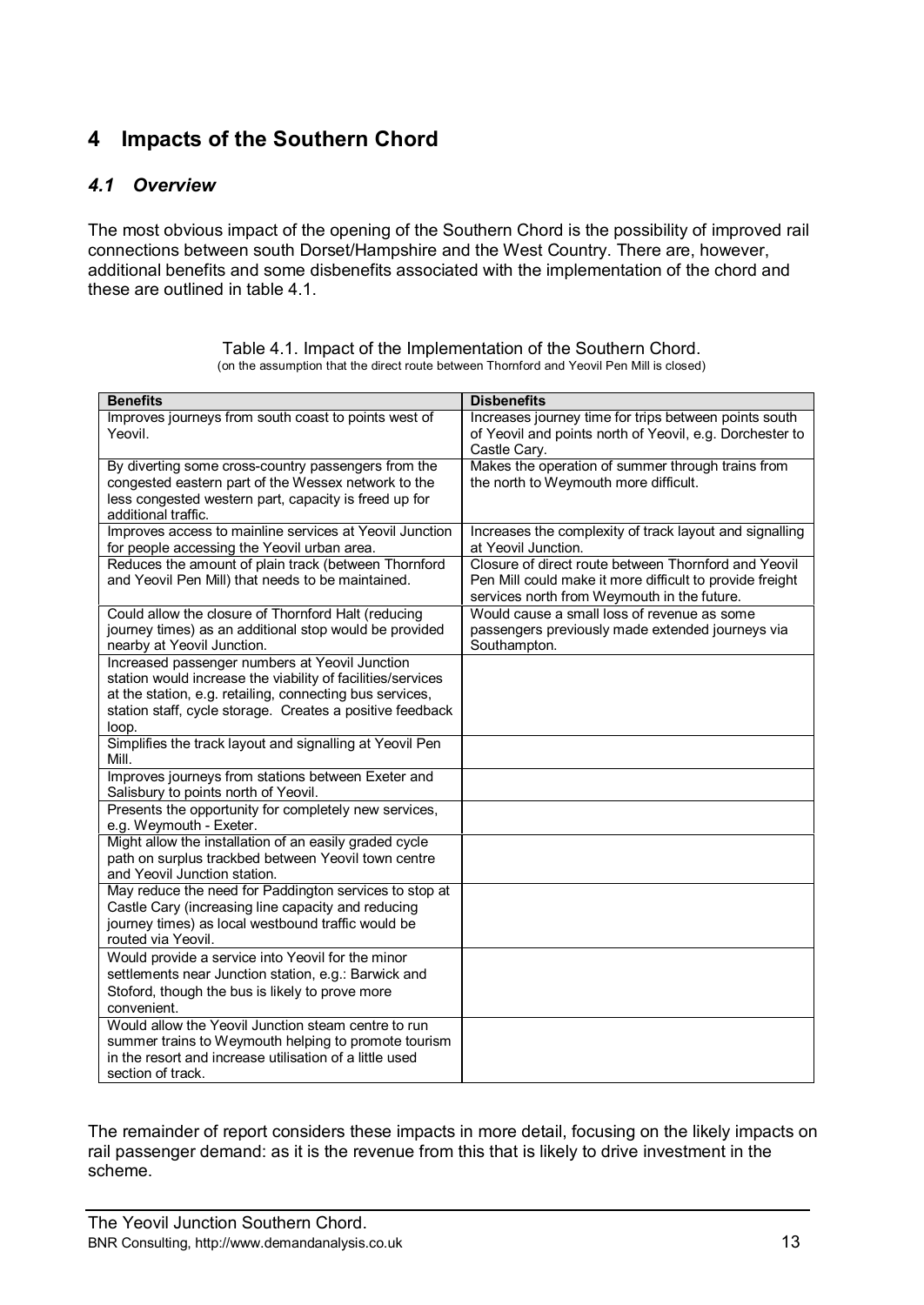### *4.2 Inter-regional Traffic: South Coast to the West Country.*

### 4.2.1 Overview.

The main traffic flows that present an opportunity for the Southern Chord are trips between the south coast and the West Country. Theoretically any journey that has one trip end on the South coast between Brighton and Thornford (the last station to the south of Yeovil) and another west of Yeovil Junction is in scope. However, in practical terms the quality of the coastal rail service and the existence of the Southampton - Salisbury line reduce the potential of the Southern Chord significantly. The extent of the latter's potential is likely to be determined by the form of any train service offered via the Chord. If direct services were to be offered from Weymouth to Exeter and perhaps beyond, the amount of interchanging required for cross-country journeys is reduced, making journeys via the chord more attractive. Such through services would therefore produce higher levels of patronage and revenue.

In an attempt to establish the likely patronage and revenue associated with services via the Southern Chord, the size of the total market is first estimated. Simple diversion models based on the generalised costs of travel are then used to gauge the likely transfer to rail. It should be remembered that the resources available to this study were limited and further work may be necessary if investment in such a scheme were to be seriously considered.

### 4.2.2 Bus.

The main route that caters for flows that are within the scope of the Southern Chord are National Express Services 315/6. These run daily between Southampton - Bournemouth - Weymouth - Dorchester - Exeter - Plymouth and points further west. The service also stops at: Poole and Wareham. An additional daily service runs through Bournemouth and Exeter in the summer months. Relief coaches have in the past been run during busy periods; though it is not clear that this is still the case. The fares between Bournemouth and Exeter are: single/economy day return £13, £14.40 economy apex return (7 days advance booking, not Friday), standard apex return (7 days advance booking, Friday), £16 economy return (not Friday) and £19 standard return (Friday).

Passenger flows between Dorchester and Axminster/Honiton/Exeter are of interest to this study; but as the coaches are operated by a private company, patronage and revenue figures are not publicly available. A previous study (Harrell, 1986) managed to estimate patronage for the services by counting passengers boarding/alighting at Dorchester and Exeter, as well as observing/counting passengers during a number of trips on the services.

The previous study estimated that 25,480 trips were made in each direction between Dorchester and Exeter during 1986. It was noted that load factors were higher in the summer months (as would be expected on a route carrying some tourist traffic). In summer coaches were reported to be around 80% full, while in winter this fell to around 45%. A through journey factor, for the section between Dorchester and Exeter, of between 81% and 88% was recorded.

Since 1986 the number of services run by National Express on the route has been reduced and there are now only two buses per day each way in summer and one bus per day in winter. Further journeys and observations have been made and the winter load factor is now estimated at 37%, while that in the summer is believed to be about the same as that recorded in 1986. The through journey factor is estimated to be 85%. On the basis of this updated information and the National Express timetable it is estimated that 17,617 passengers were carried each way in 2001. This represents a 31% reduction in coach traffic since 1986, which compares to a broadly static picture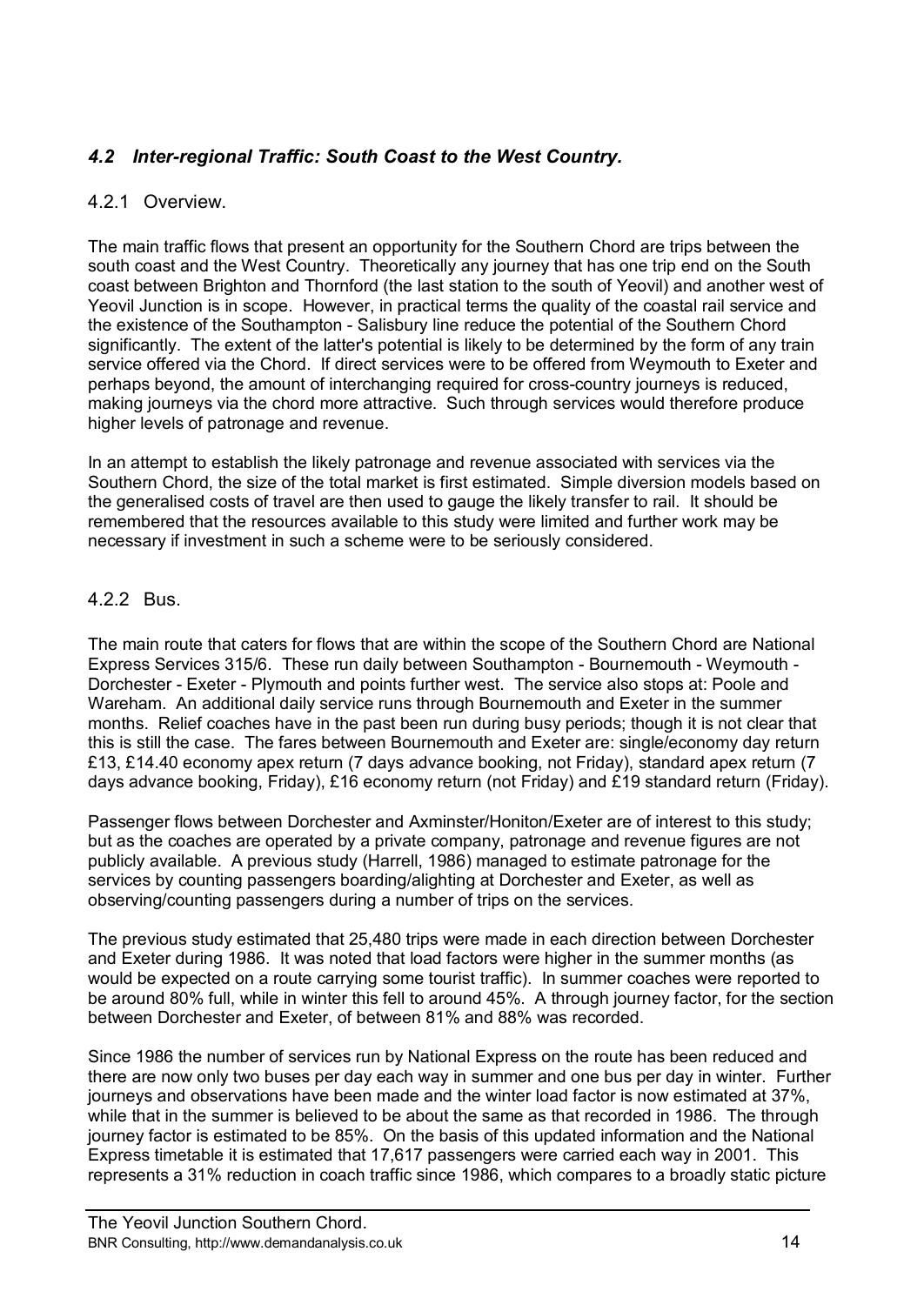nationally during this period.

A number of the local bus services, mentioned earlier in the report, can be used to make journeys that are within the scope of this section.

Although it is possible, using a variety of local bus services, to get from Bournemouth to the Waterloo - Exeter main line, such connections are only usually possible once per day and are very time consuming. It can, for example, take three hours to get from Bournemouth to Gillingham by a combination of local bus services<sup>3</sup>. It is therefore unlikely that any of the passengers using these services are in scope.

It is theoretically possible that cross-country travellers are using Southern National service 216 from Dorchester to Sherborne (which takes 50 minutes end to end) to enable such cross-country journeys. However, the lack of a stop at Dorchester South station and through ticketing, as well as the lack of any information about the possibility of making such connections, means that it is highly unlikely that more than a handful of passengers would be making such trips.

Service 31 run by Southern National between Weymouth, Dorchester and Axminster takes 1 hour and 40 minutes from Dorchester to Axminster. From Monday to Saturday it provides an hourly service calling at both Axminster and Dorchester South railway stations. Again the lack of through ticketing and the slowness of the journey makes it unlikely that significant numbers of people are using this to connect the two rail services. There may, however, be a handful of people travelling solely by bus who could be captured by a direct rail service over the Southern Chord. As no data is available and the numbers likely to be small they are ignored in the calculations.

The X53, run by Southern National, runs between Weymouth and Exeter via (among others): Bridport, Lyme Regis and Seaton. It takes approximately 3 hours for the complete trip. The service runs 3 times a day in each direction from Monday to Saturday. The low frequency of the service, the amount of time that the journey takes end-to-end and the lack of through ticketing means that it is unlikely that anyone is using the service as part of a multi-modal journey that is within the scope of this section. There may, however, be a very limited number of passengers that make bus only journeys from end-to-end. Again as no data is available and the numbers likely to be small they are ignored in the calculations.

### 4.2.3 Car.

As mentioned previously the main road corridor between the south coast and the West Country is the A30/A35/A31. This road has been upgraded in recent years with a number of by-passes and partially duelled. It is now possible to drive between Bournemouth and Exeter in approximately 2 hours. Table 4.2 shows the average annual daily traffic flows for each section of the route between Exeter and Bere Regis (just over 10km the west of the Bournemouth/Poole conurbation.

A Route Management Study (RMS) study, sponsored by the Highways Agency, is currently being undertaken by Hyder Consulting. The study is to be used to plan future investment on the route and information presented in its various reports has allowed an estimate to be made of the number of car trips within the scope of the Southern Chord. During the RMS a number of roadside interviews were conducted at three locations: Chideock (on the A35 near Bridport), on the A35 east of Dorchester and on the A31 near Ferndown. By combining the information obtained from the interviews with aggregate traffic data, the consultants have managed to produce an origindestination matrix for traffic using the route.

<sup>————————————————————&</sup>lt;br><sup>3</sup> For example, Damory Coaches service 310 from Bournemouth to Blandford and service 309 from Blandford to Gillingham.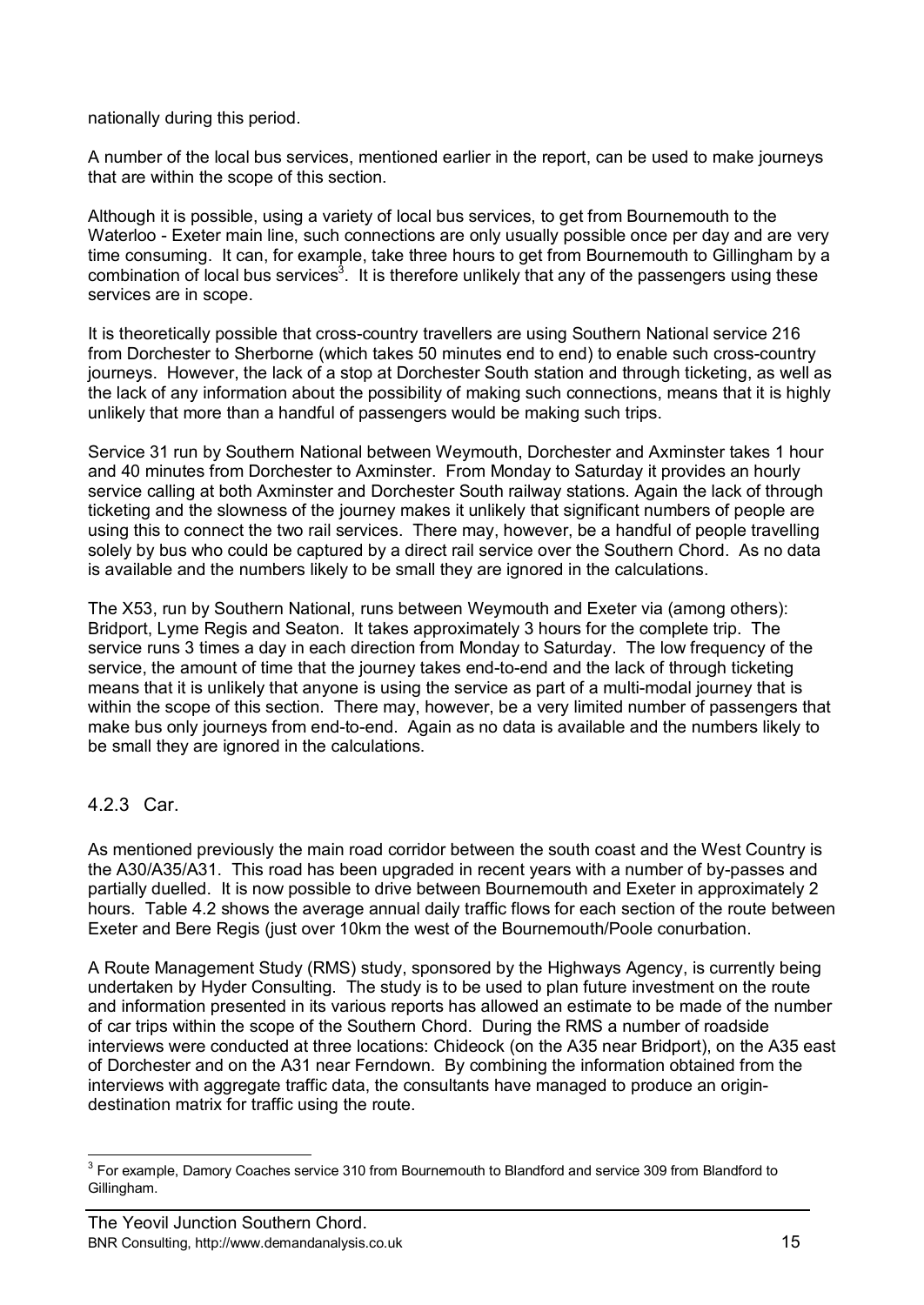#### Table 4.2. Road Traffic Statistics for A30/A35 between Exeter and Bere Regis.

| <b>Section</b> | Length<br>(Km) | Average<br><b>Speed</b> | <b>Seasonal</b><br>Index | <b>AADT</b><br>2001 | <b>AADT</b><br>2011 | % HGV        | % PSV | Average<br><b>Time</b> |
|----------------|----------------|-------------------------|--------------------------|---------------------|---------------------|--------------|-------|------------------------|
|                |                | (Km/h)                  | (Aug./Mar.)              |                     | (forecast)          |              |       |                        |
|                | 23.01          | 60.3                    | 1.01                     | 18,913              | 22,393              | 8            | 0.5   | 14:14                  |
| 2              | 15.33          | 44.7                    | 1.03                     | 9.410               | 11,141              | 8            | 0.8   | 12:47                  |
| 3              | 7.47           | 45.5                    | 1.04                     | 9,286               | 10,995              | ⇁            | 0.6   | 6:08                   |
| 4              | 13.5           | 44.1                    | 1.08                     | 13,583              | 16.081              | 5            | 0.5   | 11:25                  |
| 5              | 20.51          | 43.8                    | 1.04                     | 11.776              | 13,943              | 6            | 1.0   | 17:20                  |
| 6              | 5.95           | 49.9                    | 1.05                     | 15,475              | 18,332              | 8            | 0.7   | 4:28                   |
| 7a             | 2.28           | 60.5                    | 1.01                     | 19,575              | 23,117              | 10           | 0.4   | 3:51                   |
| 7b             | 3.95           | 60.5                    | 1.01                     |                     |                     | $\mathbf{u}$ |       | $\mathbf{u}$           |
| 8              | 9.61           | 60.3                    | 1.01                     | 19,105              | 22,620              | 5            | 0.6   | 5:57                   |

Source: Hyder/Highways Agency

Notes:

Sections of A30/A35 defined by Hyder and the Highways Agency (November 2001)

1 A30/M5 junction at Exeter to A30/A35 junction east of Honiton.<br>2 onwards to A35/A350 junction near Axminster.

2 onwards to A35/A350 junction near Axminster.

3 onwards to A35/A3052 roundabout west of Charmouth.<br>4 onwards to A35/A3066 roundabout east of Bridport.

4 onwards to A35/A3066 roundabout east of Bridport.

onwards to A35/A37 roundabout west of Dorchester.

6 onwards to A35/B3150 roundabout east of Dorchester.

7a onwards to A35 at change of road standard west of Yellowham Hill.<br>7b onwards to A35/A354 junction east of Puddletown.

7b onwards to A35/A354 junction east of Puddletown.

onwards to A35/A31 junction east of Bere Regis.

AADT Average annual daily traffic, total annual traffic in both directions divided by 365.<br>HGV Heavy Goods Vehicle

HGV Heavy Goods Vehicle<br>PSV Public Service Vehicle

Public Service Vehicle (buses and coaches)

#### Table 4.3. Road Traffic Flows from Exeter and Points West to Areas on the South Coast.

| <b>Flows from</b>             | <b>Dorchester</b> | Poole/             | Weymouth | A31/5                       | Southampton | Total     |
|-------------------------------|-------------------|--------------------|----------|-----------------------------|-------------|-----------|
| <b>Exeter &amp; West</b>      |                   | <b>Bournemouth</b> |          | between                     |             |           |
| to ®                          |                   |                    |          | Dorchester &<br>Southampton |             |           |
| <b>All Vehicles</b><br>(AADT) | 290               | 1,530              | 190      | 7351                        | 2,795       | 5,540     |
| HGVs as % of<br>$O-D$         | 6.9%              | 4.9%               | 0.0%     | 2.7%                        | 1.4%        |           |
| PSVs as % of<br>$IO-D$        | 5%                | 5%                 | 5%       | 5%                          | 5%          |           |
| Thus cars<br>(AADT)           | 256               | 1,379              | 181      | 678                         | 2,615       | 5,108     |
| % of Cars Total               | 5.0%              | 27.0%              | 3.5%     | 13.3%                       | 51.2%       | 100%      |
| Car Occupancy                 | 1.5               | 1.5                | 1.5      | 1.5                         | 1.5         |           |
| Thus Car Users<br>(AAD)       | 383               | 2,068              | 271      | 1,017                       | 3,923       | 7,662     |
| Annual Car<br><b>Users</b>    | 139,886           | 754,729            | 98,824   | 371,342                     | 1,431,849   | 2,796,630 |

Source: Adapted from Hyder/Highways Agency

Notes:

AADT Average annual daily traffic, total annual traffic in both directions divided by 365.<br>AAD Average annual day, total annual amount in both directions divided by 365.

AAD Average annual day, total annual amount in both directions divided by 365.

HGV Heavy Goods Vehicle<br>PSV Public Service Vehicle

Public Service Vehicle (buses and coaches)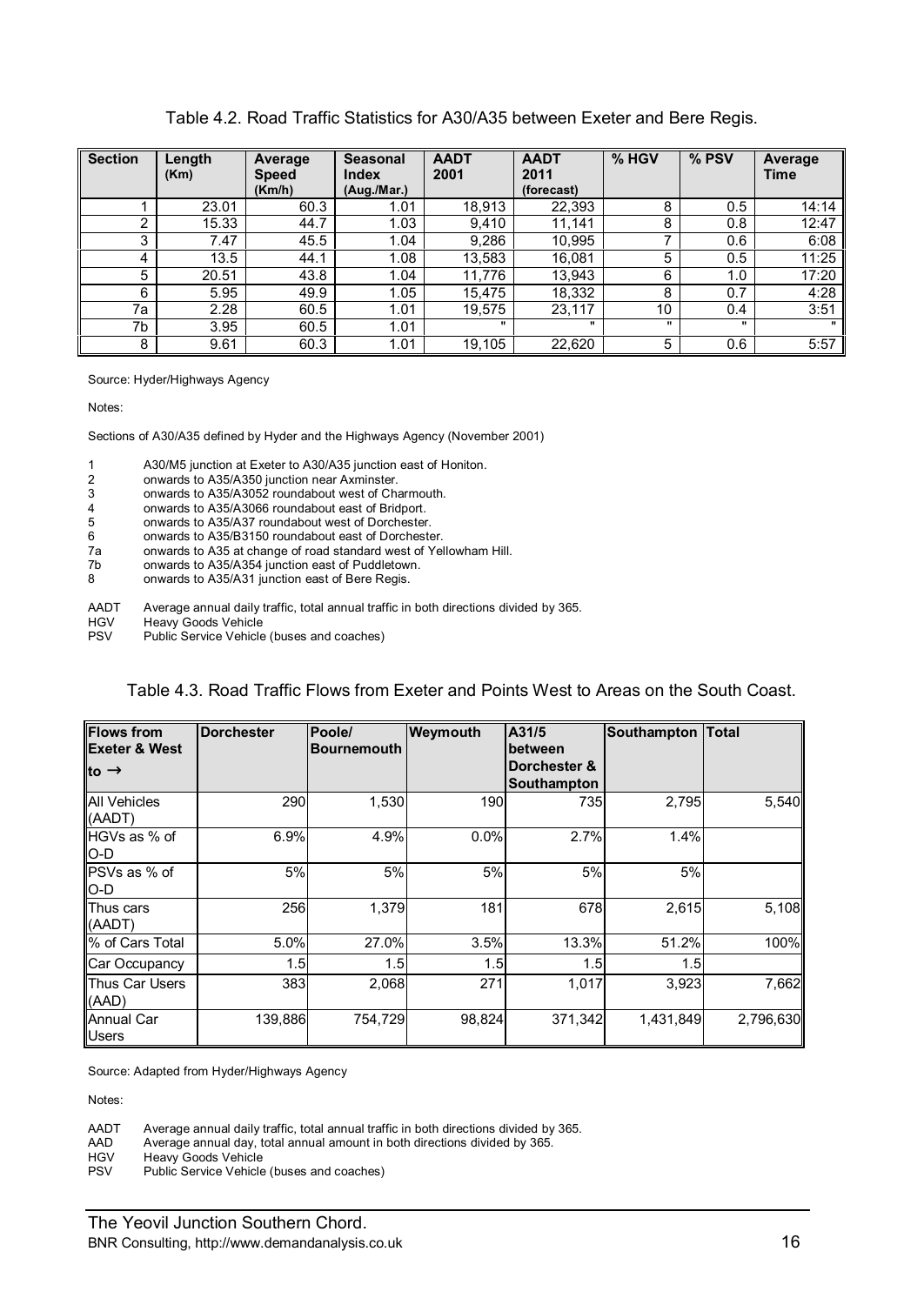Other information, both from the various RMS reports and other sources, has been used to refine the figures to enable an estimate to be made of the number of car users for each origin-destination per annum (table 4.3). Traffic classified as internal is not considered to be within the scope of the Southern Chord and the total number of car trips that could *theoretically* be captured is therefore 2,796,630 p.a..

### 4.2.4 The Current Rail Market.

Estimates of rail patronage for 1986 were also made by Harrell (1986). These estimates were based on data provided by, the then, British Rail. Current data is not available, because of commercial sensitivity; but estimates can be made on the basis of the data used in the earlier study.

Since 1986 there have been several changes to rail services in the area. The line from Bournemouth (Branksome) to Weymouth has been electrified, removing the need to change motive power at Bournemouth and accelerating journey times west of Bournemouth. Dorchester South Station has been re-built and most Waterloo trains now serve Upwey station, increasing the opportunities for interchange there.

In 1986 passengers from west of Wareham were routed via Weymouth or Dorchester and Westbury; while those east of Wareham were routed via Southampton and Salisbury. Although there was a connecting minibus service between the two lines at Yeovil (see section 3.3.) it was rarely mentioned to prospective passengers and has since been withdrawn.

The Railtrack train planner (RTP) and the National Rail Enquiry Service (NRES) currently offer prospective passengers three main routes for journeys between the South Coast and the West Country. The routes include interchanges at: Southampton/Salisbury, Dorchester/Castle Cary and Southampton/Westbury. There appear to have been improvements in the connections available at Castle Cary in recent years (there are now five weekday connections between Bournemouth and Exeter compared with two in 1986).

A number of additional routes via, for example, Basingstoke and even Reading are sometimes proposed by the RTP and NRES. The latter was recently suggested, during a call to NRES, for a journey between Bournemouth and Exeter at return fare of £72.00! It appears that, in an attempt to be fair to all the train operators, NRES are offering a bewildering array of routes and fares. This complexity sometimes means that NRES staff issue incorrect or conflicting advice, which cannot be to rail's overall benefit.

The number of possible routes means that the fares on rail services between the south coast and the West Country are rather complex, as they depend on both the exact route taken and the time of travel. For example, consider a journey between Bournemouth and Exeter: a single, going via Dorchester and Castle Cary, is £21.50 and a 5 day return (travelling after 09.30) is £27.80. According to NRES it is not possible to buy a return on this route to travel before 09.30. The preferred route is via Southampton and Salisbury/Westbury and a single on that route costs £27.70. A five day return via Southampton and Salisbury is £33.40 (travel after 09.30) and a return on this route (allowing travel before 09.30 and a stay away of more than five days) is £34.50.

Using the information reported by Harrell (1986) the following estimates of rail patronage can be derived. The number of trips with one trip end between Bournemouth and Weymouth, and the other beyond and including Exeter was 17,514 in 1986. Of these trips 36% had a trip end in the Bournemouth/Poole conurbation. The most popular West Country origin/destination was Plymouth, followed some way behind by Exeter.

Since 1986 there have been significant changes in the economy, society and the travel market that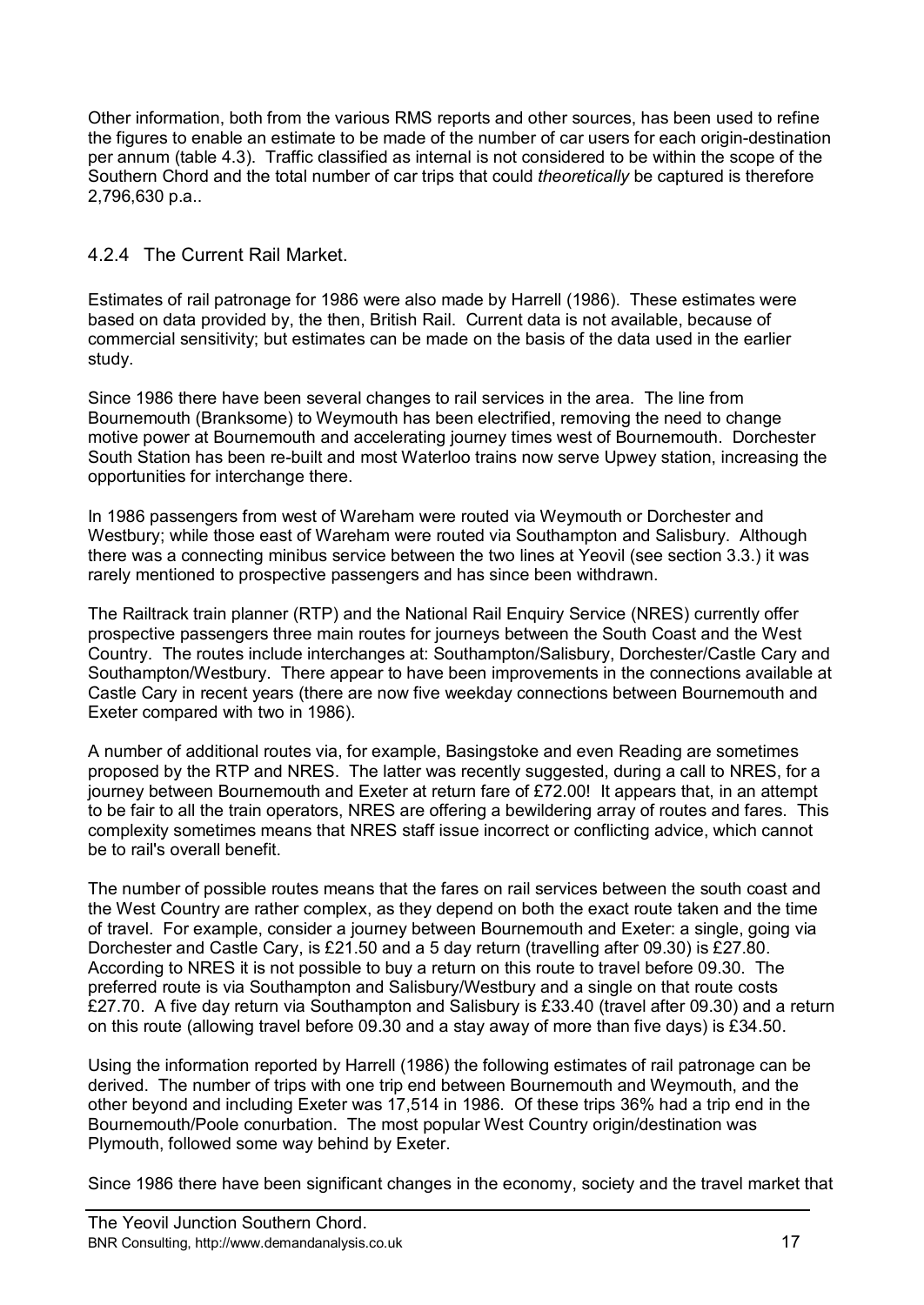could have produced significant changes in these numbers. Increases in real disposable income and thus car ownership have been shown to reduce the demand for rail travel on secondary lines; but increases in economic activity have, conversely, been shown to generate an increasing propensity to travel. Significant sections of the parallel A31/A35/A30 road route have been improved, reducing journey times by car; although journey times by rail have also improved. Conventionally railway analysts use a time trend on secondary routes of -2.0% p.a. to account for rail's worsening position as a result of social change and a growth factor to account for extra demand generated by the growth in the economy (measured by GDP). The elasticity for rail demand with respect to GDP for such services is believed to be around 1.5 and GDP growth has averaged 2.55% p.a. between 1987 and 2000<sup>4</sup>. This suggests that rail traffic should have slightly increased during this period. Nevertheless, for the purposes of this analysis, the slightly conservative assumption is made that rail traffic is the same as in 1986.

This estimate excludes a number of other trips that are currently being made by rail that could be diverted via the Southern Chord.

- 1. Journeys with one trip end between Crewkerne and Pinhoe, and the other between Thornford Weymouth - Bournemouth.
- 2. Journeys with one trip end between Southampton and Bournemouth, with the other north and/or west of Dorchester.
- 3. Journeys with one end between Southampton and Brighton and the other west of Sherborne.
- 4. Journeys between Thornford Weymouth Totton and Sherborne Salisbury.

On the basis of a very simple model (based on patronage from the nearest station, where data was available and population) it is estimated that first group would account for approximately 379 trips per annum and the second 2,032 trips p.a.. The third group would comprise of significantly more trips, perhaps of the order of 15-20,000 p.a. but these are unlikely to be diverted by via the Southern Chord, unless this was required to free some capacity between Southampton - Salisbury and Yeovil. The fourth group of trips would require such indirect rail journeys that it is unlikely that anyone would make them.

This means that the number of existing rail trips that would be likely to be routed over the Southern Chord would be 20,260 p.a (17,514 + 379 + 2,032). It is likely that around half of these are currently routed via Southampton and Salisbury and the other half via Weymouth/Dorchester and Castle Cary.

### 4.2.5 Likely Diversion to the Southern Chord.

### *4.2.5.1 Diversion from Car.*

During the A30/A35/A31 RMS interviews car users were asked the question, "could you use another form of transport?". Of those interviewed between Honiton and Dorchester, only 6% believed that they had an alternative. Respondents were asked which modes they would use and the results are presented in Table 4.4.: Just over a quarter, of those who stated that they could use another mode, considered rail to be an alternative. This suggests that only 1.5% of interviewees considered themselves able to use rail in place of car for their current journey.

This figure should not, however, be taken as the maximum potential diversion to rail. The question would have been answered on the basis of a respondent's perception of the alternative services available at present. Previous research has shown that car drivers and passengers (to a lesser extent) are unlikely to be aware of the full range of alternatives available to them. Rail services between the West Country and the South Coast are not particularly attractive and while people

 $\overline{a}$ <sup>4</sup> UK Office for National Statistics.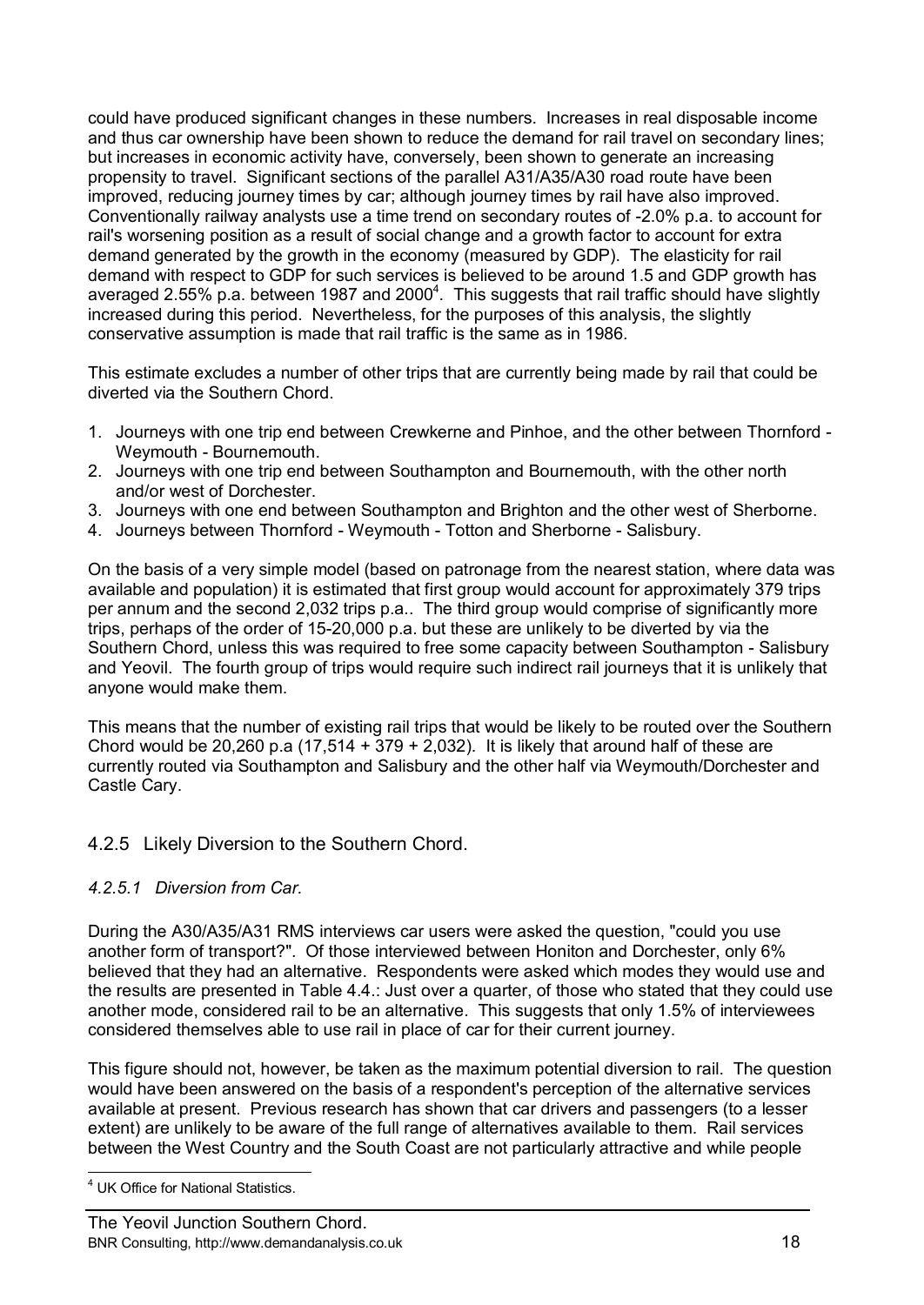may know that rail is a theoretical option, many probably do not consider a journey from Bournemouth to the West Country, via Southampton and Salisbury, as a viable alternative.

| <b>I</b> Mode | $\tau$ rain | Bus/Coach | <b>Bicycle</b> | Walk | Other     | $\tau$ otal |
|---------------|-------------|-----------|----------------|------|-----------|-------------|
| <b>Number</b> | 323         | 138       | 170            | 101  | 525       | .257        |
| $\vert \%$    | 7%<br>25.7  | 1%        | 13.5%          | 8.0% | .8%<br>41 | 100.0%      |

#### Table 4.4. Alternative Modes of Travel

### *4.2.5.2 Coach:*

During the coach surveys it was noticed that a large proportion of the coach passengers were either of retirement age or students. To attract either market the railway would need to offer a more direct route with more attractive fares. The current level of interchange is also likely to be an impediment to the pensioner market and it is unlikely that many such people would be attracted to a rail journey that involved a  $\frac{1}{4}$  of a mile walk at Dorchester. This suggests that it may be better to use Upwey, or even Weymouth, as an interchange in the south.

### *4.2.5.3 Current Rail:*

The implementation of the Southern Chord would mean that passengers from Weymouth to Totton would be routed via Dorchester. Passengers from Southampton and points further east along the coast could theoretically be routed via Dorchester and Yeovil, instead of Salisbury, which may help to redistribute passengers from busier to quieter sections of the network, enabling the more effective use of capacity. The feasibility of such an idea would depend on whether direct services from Weymouth to Exeter were to be introduced. If the Southern Chord was to be predominantly served by Weymouth - Bristol trains, the additional interchange penalty at Yeovil would make journeys from Southampton and points east unattractive compared to the existing route via Salisbury. In the model it is assumed that no passengers travelling to/from Southampton and points east are routed via the Chord.

### *4.2.5.4 The Model*

The estimation of the additional patronage and revenue that would accrue in the event of the Southern Chord being implemented, has been made using simple logit models. These estimate the diversion to rail from car and bus for trips between several zones. The models use standard parameter values and are calibrated to replicate the current travel market in the corridor. The models compare the generalised travel times of the various alternatives to estimate the numbers of passengers that would use each mode. The modelling process is described in more detail in Appendix One.

To give an indication of the relative attractiveness of the options available to people travelling in the corridor, end-to-end travel times are shown in Tables 4.5 to 4.8 for four of the most common journeys.

Tables 4.5 and 4.6 compare the travel times from Bournemouth to Exeter and Weymouth to Exeter. It is clear from these figures that few options even approach the times achievable by car. It is perhaps only direct services via the Southern Chord between Weymouth and Exeter that come close, taking 25% longer than a journey by car. The current favoured rail route from Bournemouth to Exeter (via Southampton and Salisbury) is the least competitive option and takes longer than the National Express coach - despite the service stopping for a meal break en-route at Bridport. Times via Dorchester and Castle Cary are competitive with the coach and even with the current irregular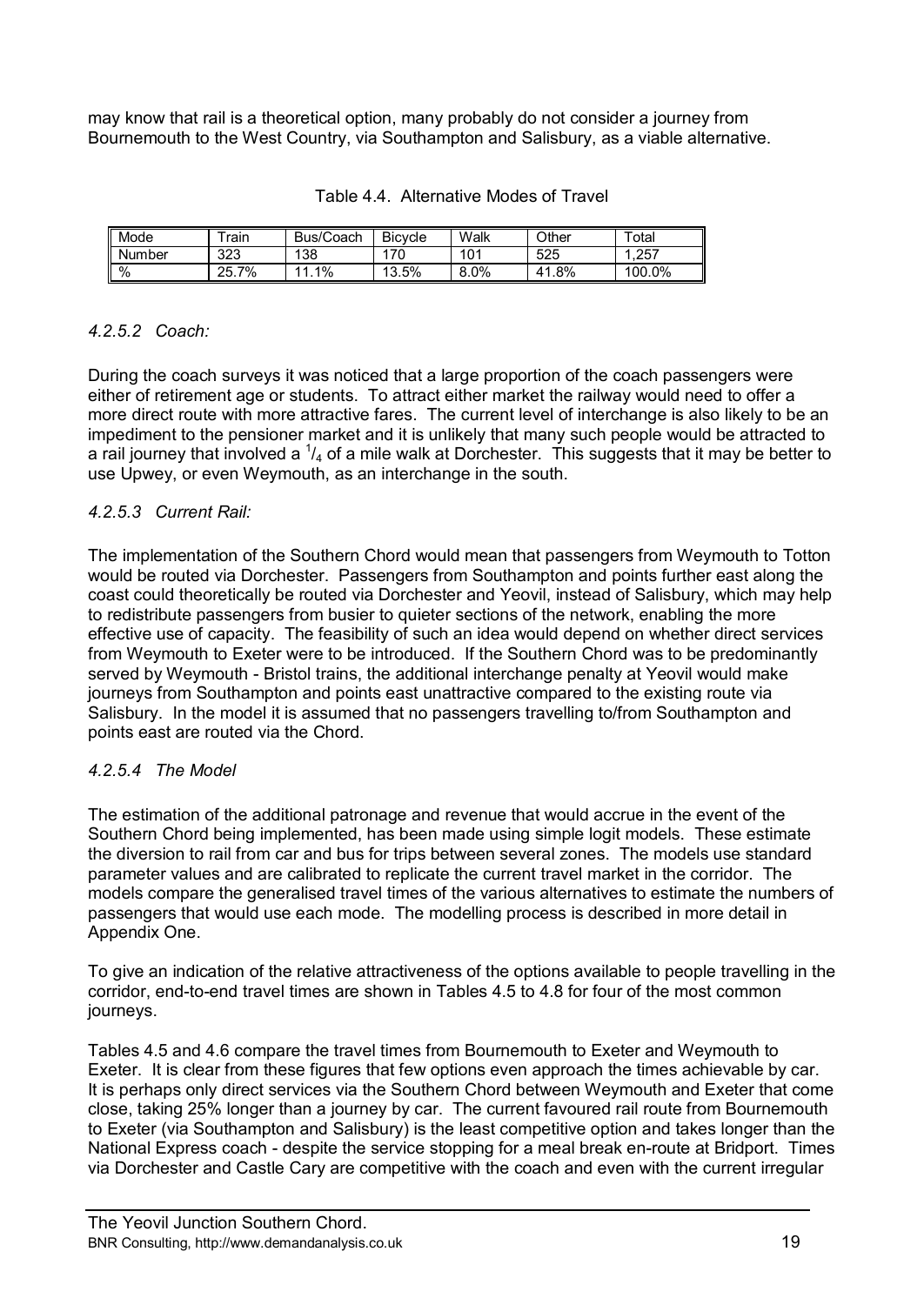connections, at the latter, offer a significantly more frequent service. If direct Weymouth - Exeter services were offered via the Southern Chord significant savings could be made on the best times available via Castle Cary. If a change were to be required at Yeovil Junction, savings via the Chord would be much smaller.

| <b>Mode and Route</b>                                                         | <b>Travel Time</b> | <b>Compared to</b><br>Car | <b>Compared to</b><br>Coach | <b>Compared to</b><br>Rail via<br>Southampton &<br><b>Salisbury</b> |
|-------------------------------------------------------------------------------|--------------------|---------------------------|-----------------------------|---------------------------------------------------------------------|
| Car using A30/A35                                                             | 2 hours            | 1.00                      | 0.62                        | 0.57                                                                |
| National Express Coach                                                        | 3 hours 15 mins    | 1.63                      | 1.00                        | 0.92                                                                |
| Rail via Southampton &<br>Salisbury                                           | 3 hours 32 mins    | 1.77                      | 1.09                        | 1.00                                                                |
| Rail via Dorchester &<br>Castle Cary                                          | 3 hours 3 mins     | 1.53                      | 0.94                        | 0.86                                                                |
| Rail via Southern Chord<br>(change at Dorchester)                             | 2 hours 36 mins    | 1.30                      | 0.80                        | 0.74                                                                |
| Rail via Southern Chord<br>(change at Dorchester &<br><b>Yeovil Junction)</b> | 2 hours 56 mins    | 1.47                      | 0.90                        | 0.83                                                                |

#### Table 4.5. Comparison of Travel Times of Various Modes/Routes: (Bournemouth - Exeter)

Services via the Southern Chord assume an average 20 minute wait at each interchange.

| Table 4.6. Comparison of Travel Times of Various Modes/Routes: |
|----------------------------------------------------------------|
| (Weymouth - Exeter)                                            |

| <b>Mode and Route</b>                                  | <b>Travel Time</b> | <b>Compared to</b><br>Car | <b>Compared to</b><br>Coach | <b>Compared to</b><br><b>Rail via Castle</b><br>Cary |
|--------------------------------------------------------|--------------------|---------------------------|-----------------------------|------------------------------------------------------|
| Car using A30/A35/A354                                 | 1 hour 25 mins     | 1.00                      | 0.61                        | 0.65                                                 |
| National Express Coach                                 | 2 hours 20 mins    | 1.65                      | 1.00                        | 1.08                                                 |
| Rail via Castle Cary                                   | 2 hours 10 mins    | 1.53                      | 0.93                        | 1.00                                                 |
| Rail via Southern Chord<br>(direct)                    | 1 hour 46 mins     | 1.25                      | 0.76                        | 0.82                                                 |
| Rail via Southern Chord<br>(change at Yeovil Junction) | 2 hours 6 mins     | 1.48                      | 0.90                        | 0.97                                                 |

Services via the Southern Chord assume an average 20 minute wait at each interchange.

Tables 4.7 and 4.8 consider journey times between Bournemouth/Weymouth and Plymouth. Car travel appears to be even more attractive for such journeys: this is in part because of the slow speed of rail services between Exeter and Plymouth. Rail services via Southampton and Salisbury again offer un-competitive times from Bournemouth, even more so to Plymouth because of the need to interchange at Exeter. Services via Castle Cary are more competitive, as many of the trains calling at this station also call at Plymouth. Services via the Southern Chord only beat those via Castle Cary, if direct services from Weymouth to Exeter (and ideally beyond) are operated.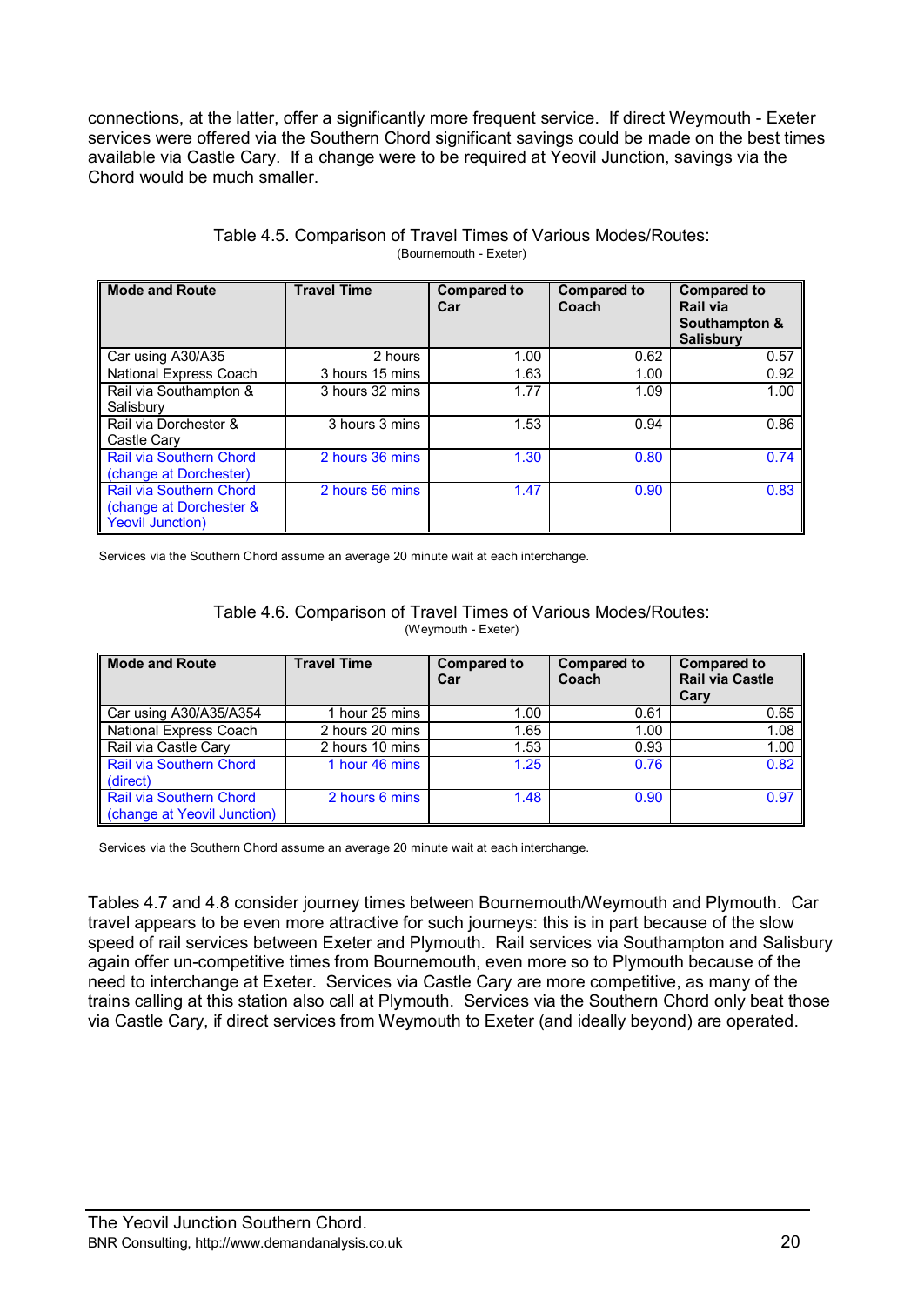| <b>Mode and Route</b>                                                                            | <b>Travel Time</b> | <b>Compared to</b><br>Car | <b>Compared to</b><br>Coach | <b>Compared to</b><br>Rail via<br>Southampton &<br><b>Salisbury</b> |
|--------------------------------------------------------------------------------------------------|--------------------|---------------------------|-----------------------------|---------------------------------------------------------------------|
| Car using A30/A35                                                                                | 2 hours 33 mins    | 1.00                      | 0.58                        | 0.52                                                                |
| National Express Coach                                                                           | 4 hours 25 mins    | 1.73                      | 1.00                        | 0.90                                                                |
| Rail via Southampton,<br>Salisbury & Exeter                                                      | 4 hours 56 mins    | 1.93                      | 1.12                        | 1.00                                                                |
| Rail via Dorchester &<br>Castle Cary                                                             | 4 hours 07 mins    | 1.61                      | 0.93                        | 0.83                                                                |
| Rail via Southern Chord<br>(change at Dorchester)                                                | 3 hours 40 mins    | 1.44                      | 0.83                        | 0.74                                                                |
| Rail via Southern Chord<br>(change at Dorchester &<br>Exeter)                                    | 4 hours            | 1.57                      | 0.91                        | 0.81                                                                |
| <b>Rail via Southern Chord</b><br>(change at Dorchester,<br><b>Yeovil Junction &amp; Exeter)</b> | 4 hours 20 mins    | 1.70                      | 0.98                        | 0.88                                                                |

Table 4.7. Comparison of Travel Times of Various Modes/Routes: (Bournemouth - Plymouth)

Services via the Southern Chord assume an average 20 minute wait at each interchange.

The tables suggest that rail's position in the corridor could be improved, in the short term, by routing much of the traffic via Castle Cary in preference to Southampton. At present connections at Castle Cary are irregular and interchange is not possible from all Weymouth line services. Ensuring that a reasonable connection can be made from all trains would be likely to increase traffic. There may, however, be other priorities for the timing of Paddington - Exeter services and in the longer term the upgrading of the Waterloo - Exeter line presents the opportunity to install the Southern Chord at reduced cost. It is expected that this work will also reduce journey times between Yeovil and Exeter, which will then make journeys via the Southern Chord more attractive even compared to journeys via Castle Cary. Yeovil Junction is also likely to prove a more attractive interchange, as it would be able to sustain a greater range of facilities for waiting passengers.

| <b>Mode and Route</b>                                                       | <b>Travel Time</b> | <b>Compared to</b><br>Car | <b>Compared to</b><br>Coach | <b>Compared to</b><br><b>Rail via Castle</b><br>Cary |
|-----------------------------------------------------------------------------|--------------------|---------------------------|-----------------------------|------------------------------------------------------|
| Car using A30/A35/A354                                                      | 1 hour 25 mins     | 1.00                      | 0.40                        | 0.44                                                 |
| National Express Coach                                                      | 3 hours 30 mins    | 2.47                      | 1.00                        | 1.08                                                 |
| Rail via Castle Cary                                                        | 3 hours 14 mins    | 2.28                      | 0.92                        | 1.00                                                 |
| <b>Rail via Southern Chord</b><br>(direct)                                  | 2 hours 50 mins    | 2.00                      | 0.81                        | 0.88                                                 |
| Rail via Southern Chord<br>(change at Exeter)                               | 3 hours 10 mins    | 2.24                      | 0.90                        | 0.98                                                 |
| <b>Rail via Southern Chord</b><br>(change at Yeovil Junction<br>and Exeter) | 3 hours 30 mins    | 2.47                      | 1.00                        | 1.08                                                 |

Table 4.8. Comparison of Travel Times of Various Modes/Routes: (Weymouth - Plymouth)

Services via the Southern Chord assume an average 20 minute wait at each interchange.

### *4.2.5.5 Results*

On the basis of the generalised times calculated using the model, the following estimates of the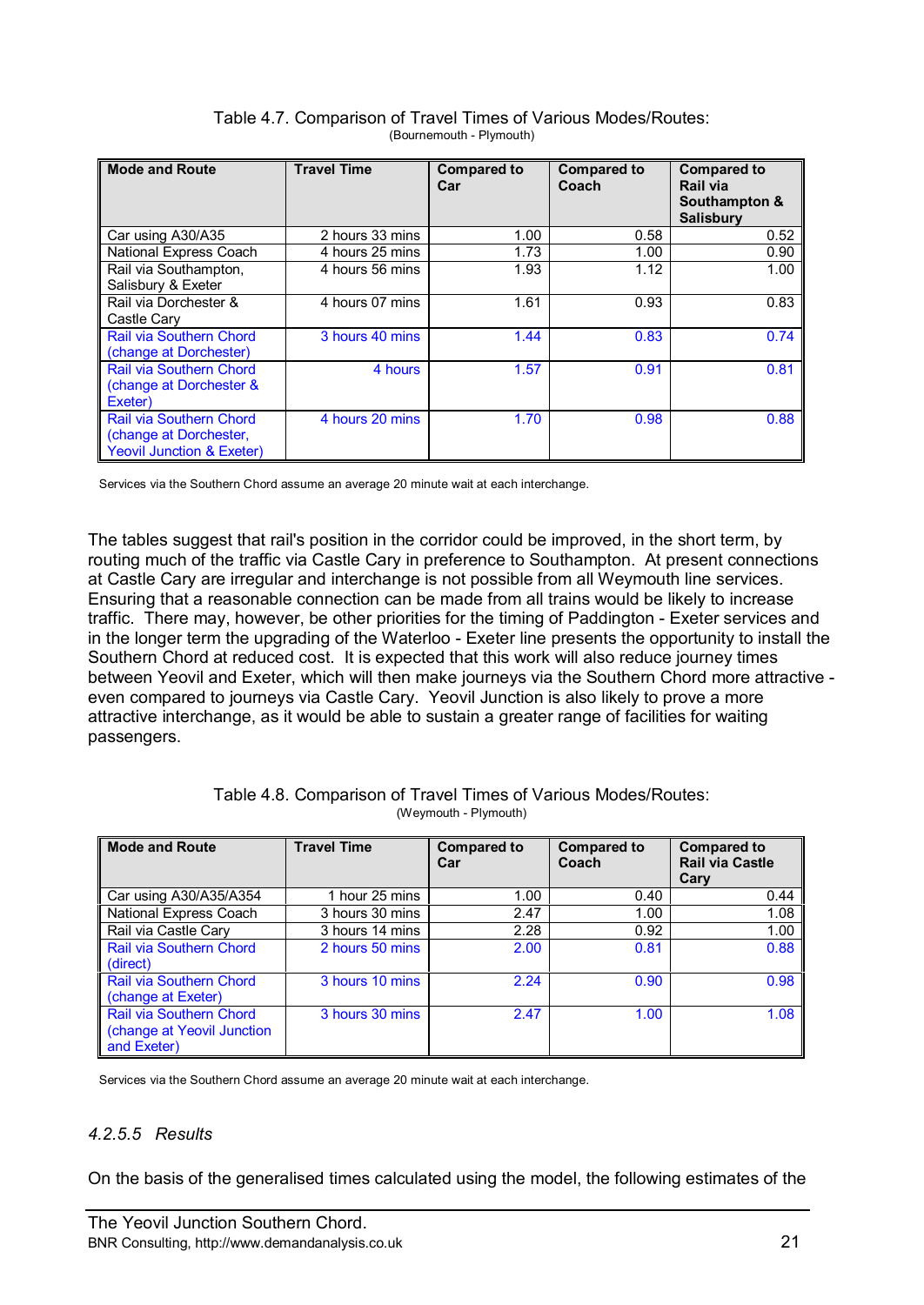additional patronage and revenue that might result from the implementation of the Southern Chord have been produced. Estimates have been made on the basis of three possible service patterns. The highest forecasts are associated with direct Weymouth to Plymouth services and the lowest where services continue from Weymouth up to Bristol, meaning that an interchange would be required at Yeovil Junction. It may be that the best option would be some combination of these service patterns, but further work would be required to develop an optimal solution. All Southern Chord journey time estimates, used in the model, are based on current start-to-stop times which would, of course, be lower if the line from Waterloo to Exeter were to upgraded as proposed.

| <b>Southern Chord Service</b><br><b>Pattern</b> | <b>Additional Trips</b> | <b>Additional Revenue</b> |
|-------------------------------------------------|-------------------------|---------------------------|
| Weymouth - Plymouth                             | 12.233                  | £214.869                  |
| Weymouth - Exeter                               | 10.375                  | £180,406                  |
| Weymouth - Yeovil Junction                      | 6.597                   | £118.214                  |

Table 4.9. Additional Rail Trips p.a. Diverted from National Express Coach

The increased attractiveness of journeys between the South Coast and the West Country is likely to result in some redistribution of trips from other destinations, as well as the generation of completely new trips. For example, a person in Bournemouth who may have previously taken a weekend break in London, might (after the implementation of improved rail services to the West Country) decide to try a break in the West Country instead. It is hard to estimate this generation effect and it is unlikely to be large with the limited improvements suggested. It could, however, provide an additional 10% above the figures outlined in the tables above.

Table 4.11. Additional Rail Trips p.a. Diverted from Car

| Southern Chord Service<br>∥ Pattern | <b>Additional Trips</b> | <b>Additional Revenue</b> |
|-------------------------------------|-------------------------|---------------------------|
| Weymouth - Plymouth                 | 50.587                  | £936.614                  |
| Weymouth - Exeter                   | 25.751                  | £421,635                  |
| Weymouth - Yeovil Junction          | 2.759                   | £25.719                   |

It is also important to consider the way that demand would increase after the implementation of any new services. It is unlikely that any increase in patronage would occur immediately. The infrequent nature of the trips made in the corridor may mean that it could take 2-3 years before the forecast levels are reached. The profile of this "ramp up" in demand would depend upon several issues, one of the which would be the marketing that accompanied any new service.

> Table 4.12. Total Additional Rail Trips p.a. including redistribution/generation at 10%

| <b>Southern Chord Service</b><br><b>Pattern</b> | <b>Additional Trips</b> | <b>Additional Revenue</b> |
|-------------------------------------------------|-------------------------|---------------------------|
| Weymouth - Plymouth                             | 69.102                  | £1,266,631                |
| Weymouth - Exeter                               | 39.739                  | £662.245                  |
| Weymouth - Yeovil Junction                      | 10.292                  | £158,326                  |
| <b>Additional Diverted Trips</b>                | 4.377                   | -£12.254                  |

Table 4.12 presents the best estimates from the model of all the additional traffic and revenue that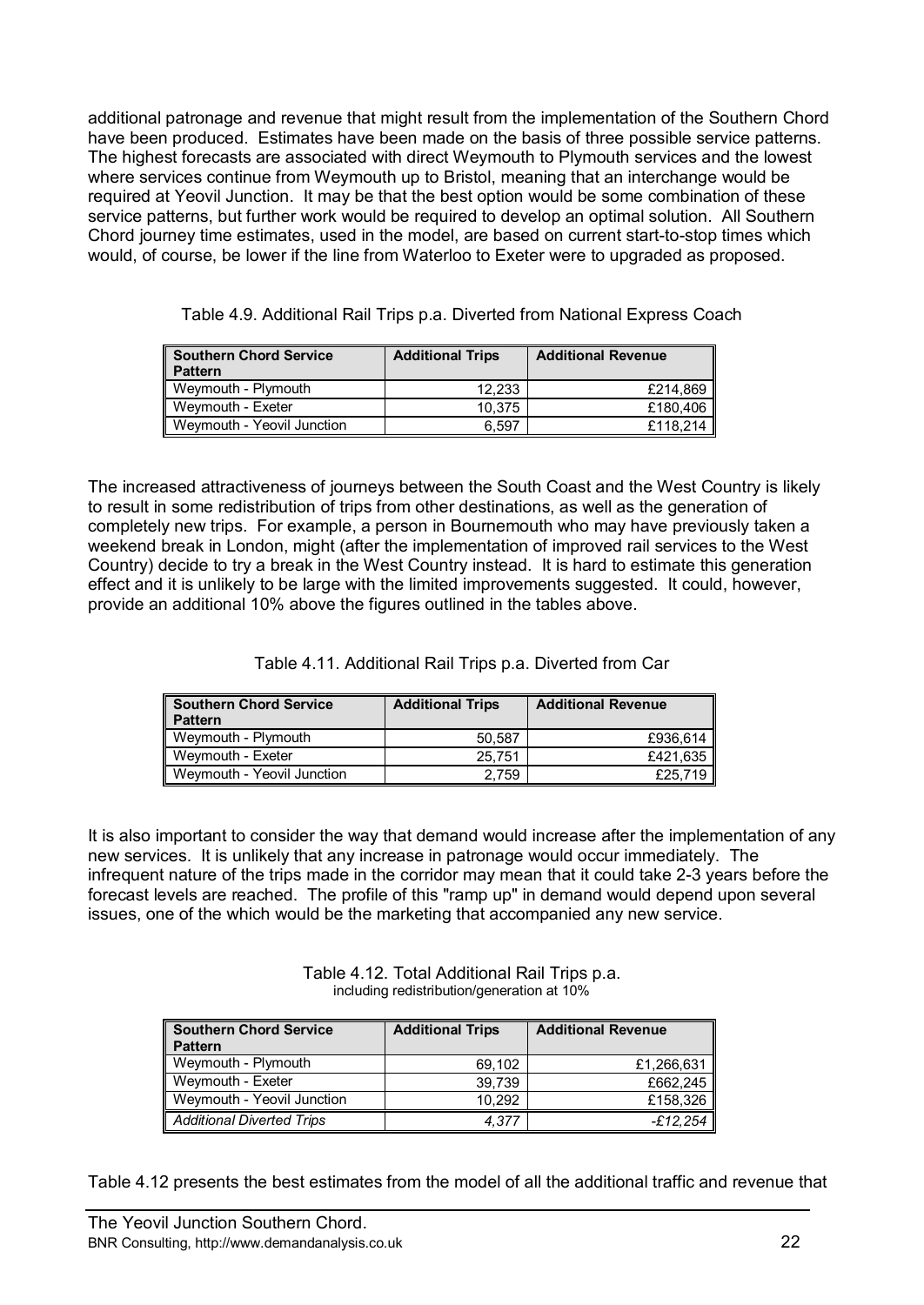would be generated by the implementation of the Southern Chord. These gains must be offset against the loss in revenue that would result from passengers in the future being sent on a more direct route. This would mean that passengers would in the future be paying lower fares. It is estimated that this revenue loss would be small, amounting to approximately £12,254 p.a.

### *4.3 Yeovil - London Services.*

### 4.3.1 Overview

Yeovil Junction station is located some distance away from the town it serves. One benefit of the implementation of the Southern Chord would be the opportunity to offer an improved rail service between the town of Yeovil and stations along the Waterloo - Exeter line. This may particularly affect journeys to London.

It is currently possible to reach London Paddington by rail from Yeovil Pen Mill station; but the service is irregular and one or more interchanges are required. From Yeovil Pen Mill there are approximately five reasonably direct (requiring only one interchange with no backward or sideways travel) services. The average total rail travel time is 2 hours and 29 minutes, with an average wait at the interchange (Castle Cary or Westbury) of 23 minutes. Direct services to London Waterloo from Yeovil Junction take an average of 2 hours and 17 minutes to reach Waterloo. The timetable is rather complex, but 14-17 direct trains operate each way from Monday to Friday.

At present London can also be reached by two coach operators. Berry's Coaches run two express coaches on weekdays from Taunton to London (Hammersmith) calling at Yeovil. Coaches depart Yeovil at 08:00 and 10:30, arriving in London at 10:40 and 13:10 respectively - a journey time of 2 hours and 40 minutes. The return trips leave London at 15:15 and 18:15, arriving in Yeovil at 18:00 and 21:00 respectively. An adult single costs £12.00, a day return £13.00 and a period return £17.00.

National Express run a daily service between Yeovil and London which takes 4 hours and 40 minutes. The bus departs Yeovil at 07:40 and arrives in London Victoria at 12:20. It is hard to imagine that anyone uses this service to travel to London, as the Berry's service is cheaper and allows a later departure with an earlier arrival in London. A single costs £14.00, a day return £15.50 and an open return £22.00.

### 4.3.2 Impact of the Southern Chord.

Without further research it is very difficult to make any estimate of the likely impact of better connections between Yeovil Pen Mill and Waterloo bound services. There is very little data publicly available with which to make such an assessment. Until the mid 1960's Yeovil Junction was connected by a rail shuttle service to another station near the town centre called Yeovil Town. When Yeovil Town station was closed, it was reported that mainline (Waterloo) traffic suffered as a result (St. John Thomas). An estimate of the reduction in patronage is not available; but the figures would nevertheless be too dated to have much relevance today.

It could be argued that the current bus service (no. 680) connecting Yeovil town centre to Yeovil Junction station is just as effective as a rail link to Pen Mill station, which is not located in the town centre. On the other hand a rail feeder would have some other advantages, such as through ticketing, higher speeds and more space for luggage. A rail shuttle would also not require a local subsidy which the bus service does.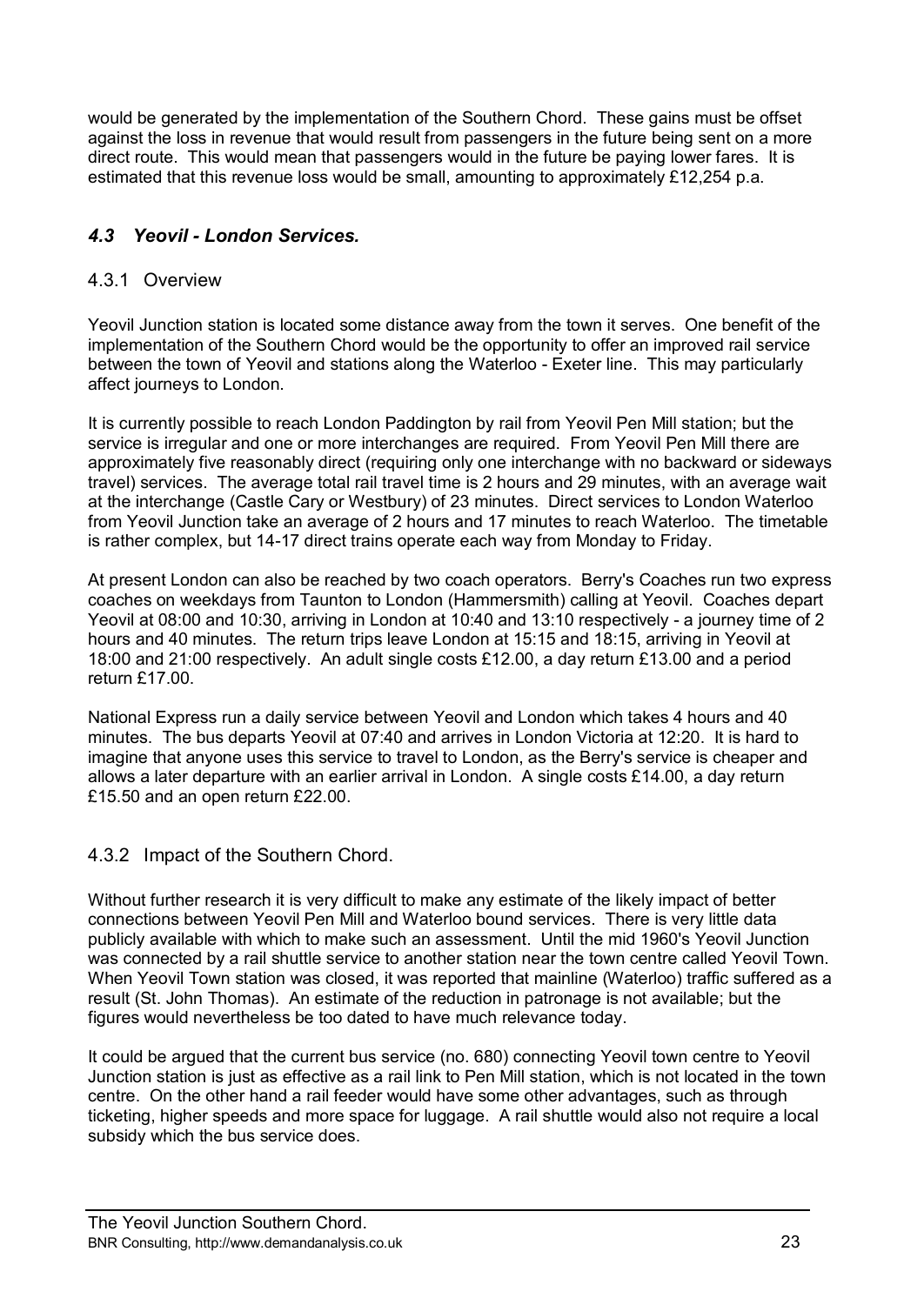### *4.4 Other Issues*

There are a number of additional issues that would be likely to have a bearing on whether the Southern Chord were to be implemented. Most of these are highlighted in figure 4.2.

The increased use of Yeovil Junction station, generated by this scheme and the upgrade of the line between Waterloo and Exeter would increase the viability of passenger facilities at the station. The station could become a kind of rural transport hub offering some park and ride opportunities for cars and cycles (which could perhaps access the station using surplus railway trackbeds).

There has been talk of significant port developments in the Weymouth/Portland area. Such a development would be likely to create additional freight traffic, some of which might be routed via Yeovil Junction.

There may be complications arising from the way services in the area are divided between franchisees. Passengers from Bournemouth to the West Country are routed via Southampton and Salisbury to the benefit of South West Trains. If passengers are routed via Castle Cary, First Great Western and Wessex Trains would benefit. The Southern Chord would be to the advantage of Wessex Trains and South West Trains; but may be seen to slightly reduce traffic on First Great Western. Even so it is likely that the success of such schemes will allow the total market to grow so that all three operators benefit.

# **5 Conclusions:**

Before drawing any conclusions it should be stressed that this is a preliminary study carried out with limited access to data and few resources. The rail patronage data, upon which the model is based, is old and the estimation of coach traffic is based on unofficial counts. The road traffic data is, however, thought to be reasonably valid and up to date. It should also be noted that the diversion models, used in the research, use standard parameters and that no market research has been undertaken to ascertain the validity of them in this environment. Despite these limitations it is believed that this study provides a reasonable indication of the patronage and revenue that might result from the opening of the Southern Chord.



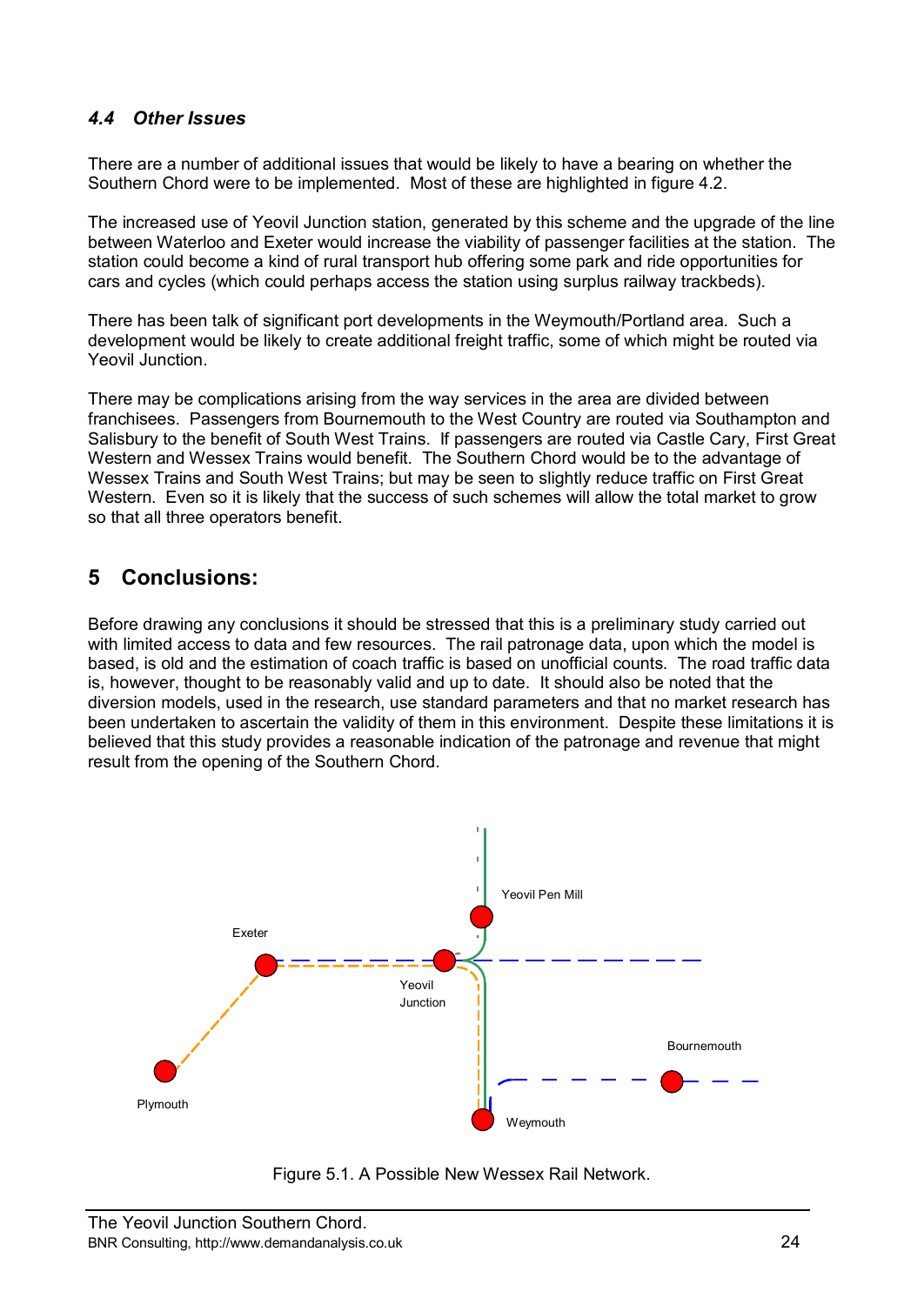The study suggests that there are significant impediments to rail journeys between the south Coast and the West Country at present. The plethora of, often very indirect, alternative routes and fares are confusing both to the potential passenger and the staff at NRES. In the short term it may be worth considering improvements to the connections available at Castle Cary to ensure that every service between Castle Cary and Weymouth makes a connection with First Great Western services. This would increase the attractiveness rail between the South Coast and the West Country at minimal cost.

In the longer term the additional benefits of the Southern Chord may be sufficient to justify its implementation. While the additional traffic (and revenue) may not be particularly large; it is unlikely (in rail terms) to be an expensive scheme. Funding may also be available through various schemes, like the Rail Passenger Partnership Program. The benefits of Chord are, however, unlikely to be fully realisable until the Waterloo - Exeter line is upgraded and, if the Chord is to be implemented, it would appear logical do this at the same time as any upgrade. This would reduce the costs of implementation considerably and would allow the re-casting of services to create a new network such as that in figure 5.1.. Any reductions in journey times between Waterloo and Exeter that result from such an upgrade, would increase patronage over the Southern Chord by reducing generalised travel times on cross-country journeys. Journeys via the Southern Chord would then become significantly more attractive than those via Castle Cary (the best route currently available). It may be that it is a combination of the benefits associated with the Chord, rather than just the likely increase in revenue between the South Coast and the West Country, that justify its implementation.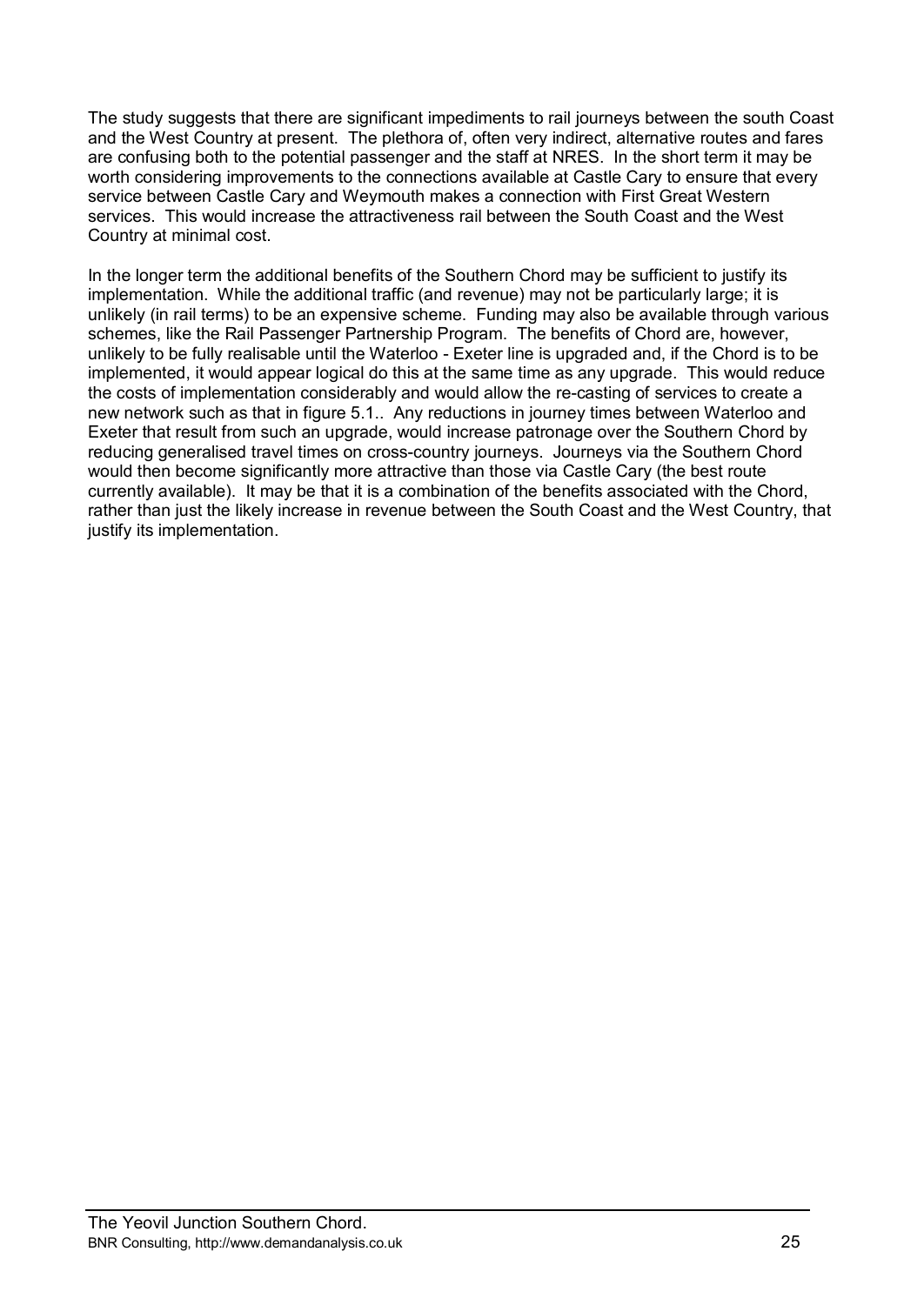# **References:**

Harrell, L. Bournemouth University, BA Dissertation (1986) The Future Potential of Rural Railways Illustrated by the Dorchester to Yeovil Line.

Hyder/Highways Agency. A30/A35/A31 Route Management Strategy (November 2001)

Hyder/Highways Agency. A30/A35/A31 Route Management Strategy. Action Studies Report on Freight Issues and Potential for HGV Transfer (November 2001)

Hyder/Highways Agency. A30/A35/A31 Route Management Strategy. Action Studies Report on Traffic and Journey Time Surveys (March/August 2001)

Hyder/Highways Agency. A30/A35/A31 Route Management Strategy. Action Study Report on Public Transport (November 2001).

Ian Allan (1989). Sectional Maps of Britain's Railways,  $3<sup>rd</sup>$  Edition.

Rail Professional Magazine, October 2001, Page 11. Discussion of the Wessex Trains Franchise.

Somerset County Council (July 2000). Local Transport Plan for Somerset 2001-2006. Annex 2: Public and Community Transport Strategy Passenger Rail Strategy.

St John Thomas, David. David and Charles. (19XX). West Country Railway History.

Strategic Rail Authority. Statistics of Passenger Kilometres from DLTR website. http://www.detr.gov.uk/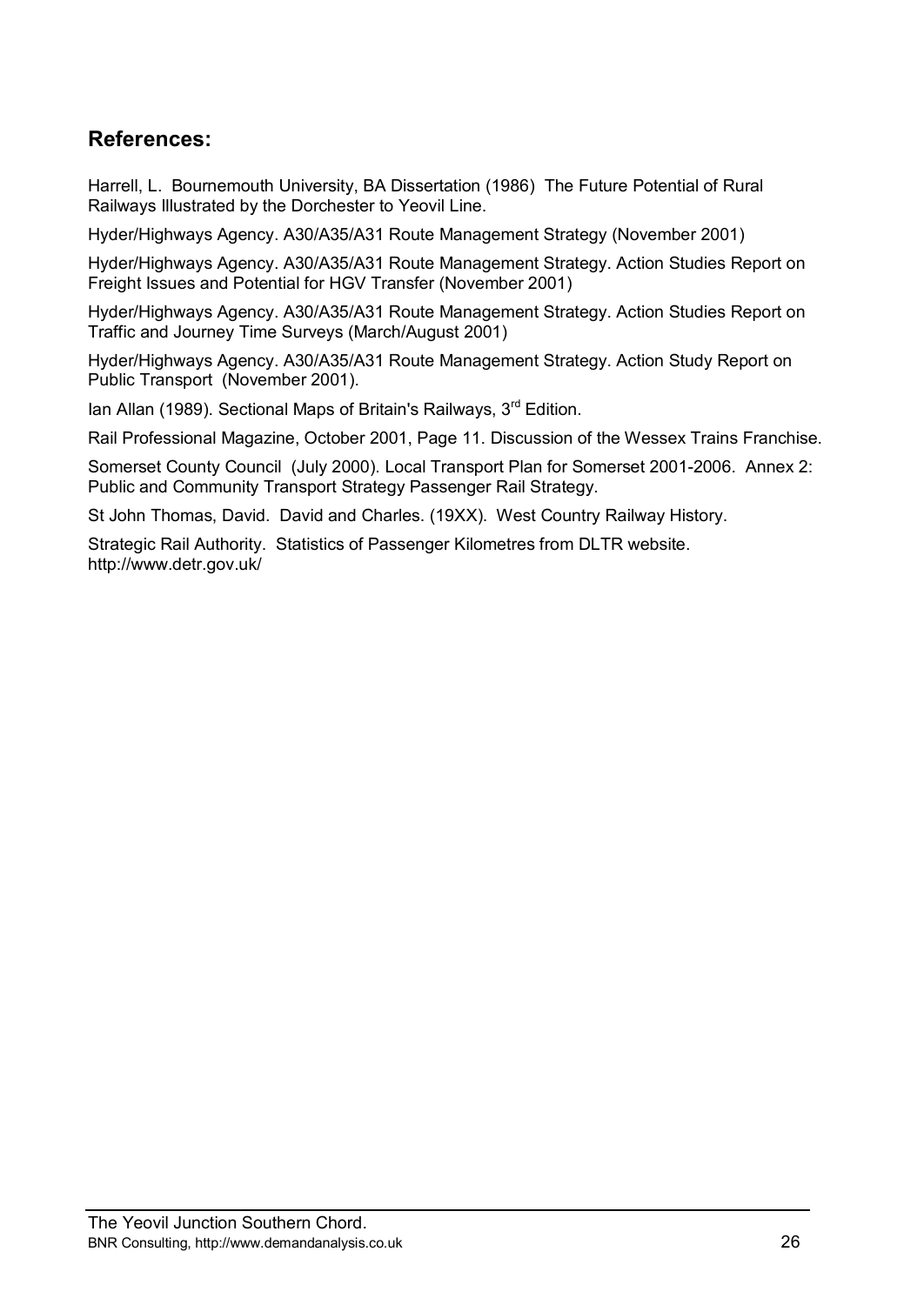# **Appendix One - The Demand Model**

The demand forecasts in the study are based on a spreadsheet which contains a series of simple logit models (commonly used in such transport applications) to estimate patronage and revenue for services using a new Southern Chord. Two choice models are implemented: one considers the choice between train and car and the other between train and bus/coach.

Both models have the following formulation.

|                             | $\exp^{(S}$ . generalised time A)                                                                          |
|-----------------------------|------------------------------------------------------------------------------------------------------------|
| Proportion using mode $A =$ | $\exp^{(S} \cdot \text{generalised time A)} + \exp^{(S \cdot \text{ASC } \cdot \text{ generated time B})}$ |

Where S is a sensitivity parameter, which determines sensitivity to changes in generalised time and ASC is the alternative specific constant, which reflects a preference for one mode over the other.

The model takes, as its input, the time taken to travel between two zones by each mode of transport. The time used in the exercise is an combination of the time spent in the vehicle, the time spent waiting for the vehicle and any time taken changing vehicles - if an interchange is required. This combination is known as generalised time.

The model uses standard parameter values for the calculation of generalised time. Waiting time is valued at twice in-vehicle time. Interchange penalties are the sum of the expected wait at the interchange, plus a 10 minute penalty (20 minutes in the case of changes made at Dorchester because of the inconvenient transfer between the two stations). This penalty is approximately equivalent to that which would accrue if passengers were to travel a little further and make a more convenient interchange at Upwey (the next station down the line).

The time penalty for the waiting time at the origin station is estimated using a table of values. These values are tapered (in accordance with standard practice), so that short waits are valued at twice in-vehicle time and longer waits less so. This tapering reflects the fact that passengers using infrequent services do not have to wait in the strict sense for the next train; but they do have to adjust their behaviour to fit in with the timetable.

The same generalised time parameters are used for bus; but differences in preference between bus and rail are taken account of by the alternative specific constant (ASC) in the model. The ASC and sensitivity parameters were adjusted to ensure that the models were able to closely reproduce current behaviour in the corridor.

In-vehicle times were, in the case of public transport, taken from public timetables. The RailTrack website was used to estimate average waiting times at points of interchange. There is assumed to be no acceleration of services: current start-to-stop times have been used to estimate journey times via the Southern Chord.

Car driving times were calculated using route planning software which was calibrated to ensure that times reported in the A30/A35/A31 RMS were closely matched.

Five zones were considered in the modelling exercise. The two western zones were: from Yeovil to Exeter and to the west of Exeter. The centroids of the two zones were Exeter and Plymouth respectively. In the east the zones were: Dorchester, Weymouth and the Bournemouth/Poole conurbation. The bus model only had one eastern zone based on Bournemouth/Poole.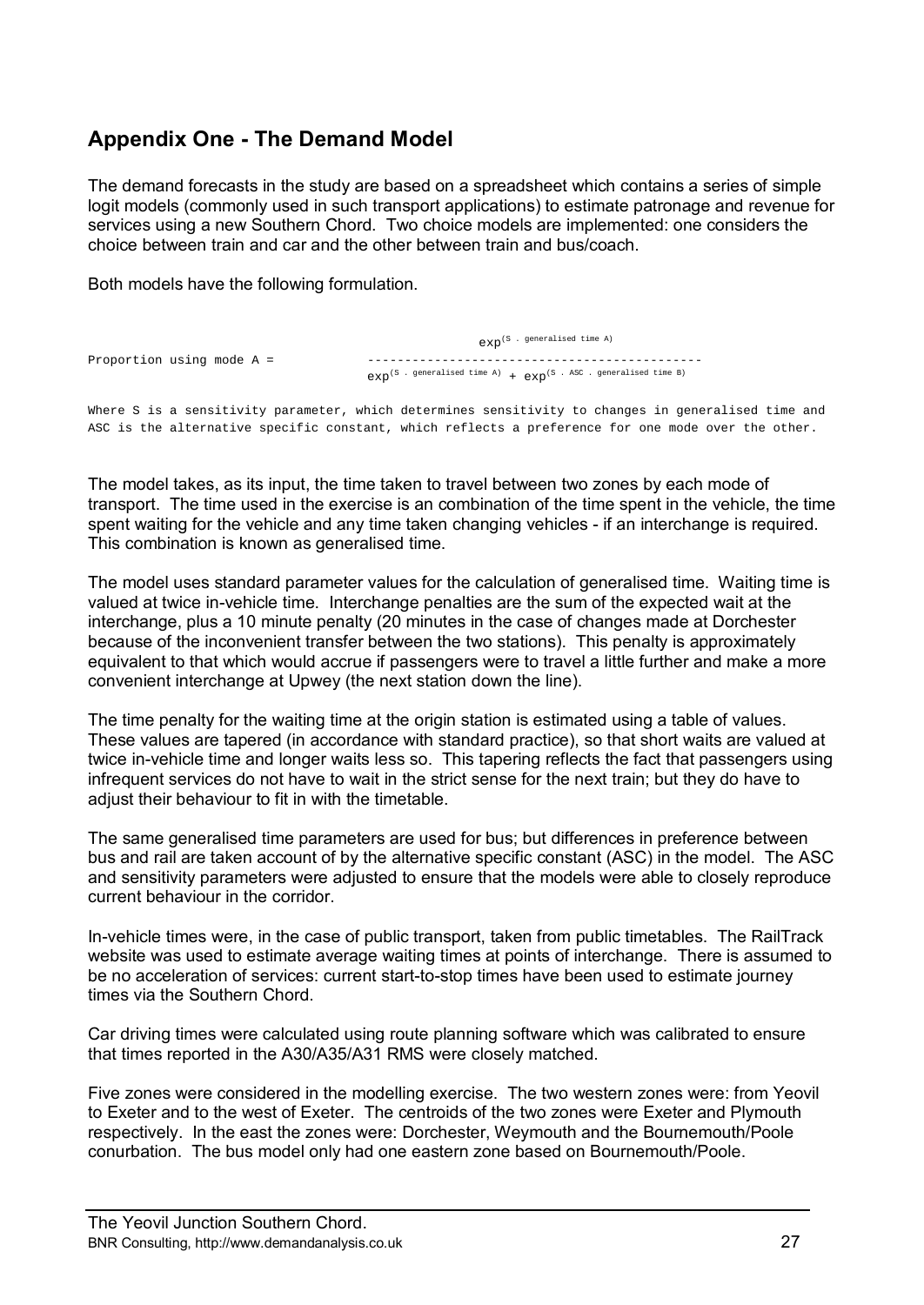It was assumed that no traffic from Southampton, or any point east of it would not be captured by the Southern Chord. None of the road traffic associated with origins/destinations along the A31/5 between Dorchester and Southampton was assumed to be diverted.

Revenue figures are generated from the following assumptions. It is assumed that the average revenue per additional single trip is equivalent to half of the price of the lowest price period return. This probably underestimates revenue as singles, more expensive returns and first class travel would all be associated with higher costs per trip than the price assumed in the model. Discount fares for children and railcard holders would have the opposite effect. Data from other crosscountry rail services appears to substantiate this assumption.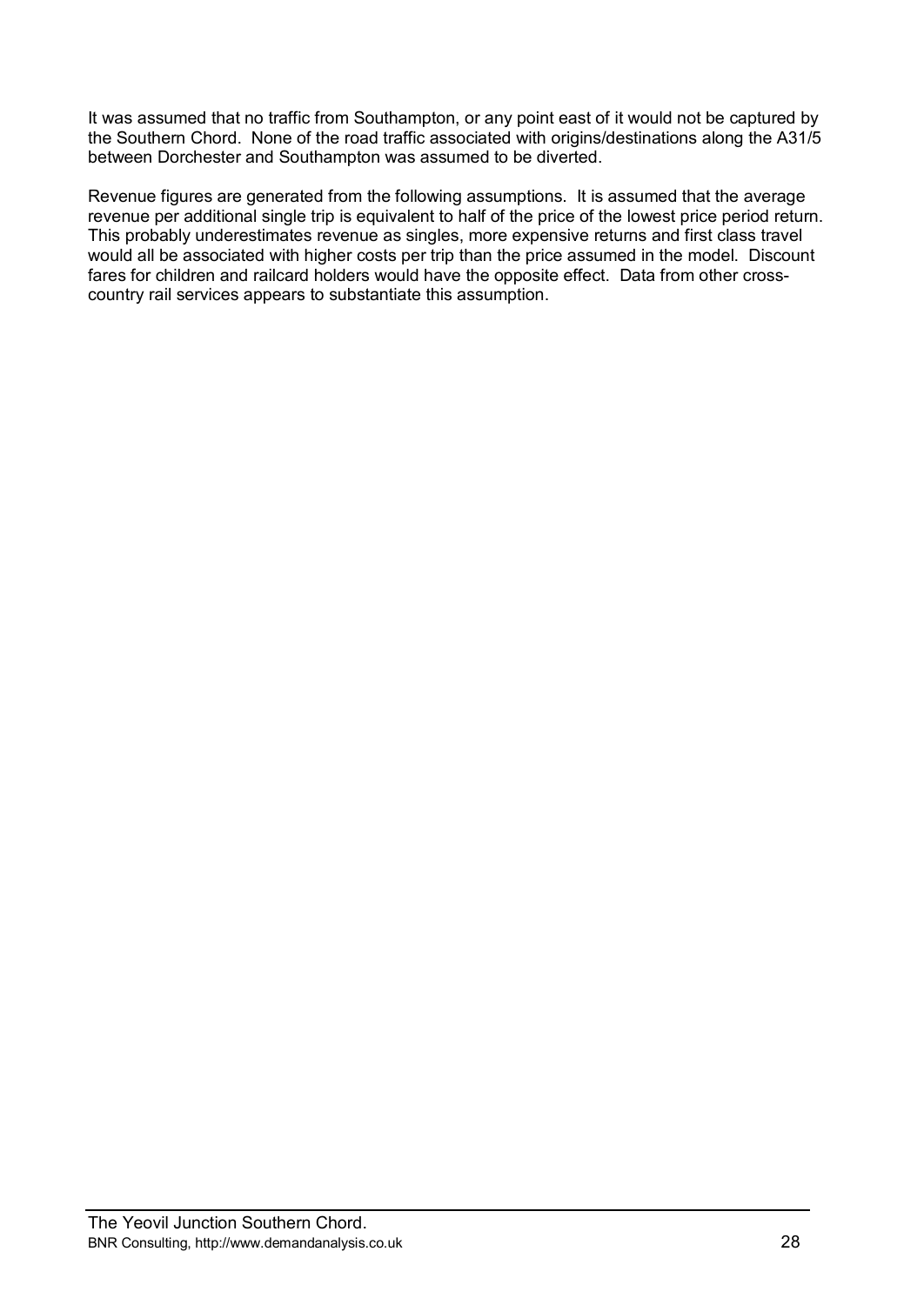# **Appendix Two - Historical Background to the Castle Cary - Weymouth Line.**

The line was constructed as part of a Chippenham-Weymouth railway (which was eventually absorbed by the Great Western Railway) and took a relatively long time to complete running through quite difficult country and being constructed just after the "railway mania" years which meant finance was difficult to obtain. After numerous delays, legal action and the fear that Weymouth would be lost to the competing London and South Western Railway (L&SWR) the railway was finally completed on 20th January 1857.

The financial viability of the undertaking was not helped by awarding the L&SWR the right to run their trains on the new line from Dorchester to Weymouth. In no way could the line be seen as likely to generate large returns for the investors, especially as much of it passed through rural areas. Even in the beginning, the line was commercially suspect but a series of events promised to make it more so.

- 1. London traffic was restricted because the L&SWR route was 20 miles shorter than the Great Western Railway (GWR) line, and in the 1880s this advantage was increased by the completion of a number of cut-off lines in the Bournemouth area. Although the GWR's line had been doubled between Yeovil and Evershot in 1858, initial traffic expectations were not fulfilled. So while the South Western's service developed, the GWR's declined. The situation became so bad that in the financial crises of 1866/7, economies were made, and there were sweeping cuts in train services (the number of London connections per day falling from five to three by 1868).
- 2. The GWR was finding its broad gauge a handicap in the development of through-traffic, but the money was not available for conversion or modernisation, and so the situation worsened. Eventually in 1874 the line was converted to standard gauge, and it was able to compete more effectively for the important Jersey potato traffic. However the GWR passenger traffic remained in the shadow of the L&SWR line, with journeys to London taking an hour longer on the former route, even on the fastest trains. Towards the end of the century the situation improved slightly as steamer traffic from Weymouth to the Channel Islands was developed. The GWR also opened a number of cut-off lines, and so by the early 1900s the times for both London services were at last comparable. Nevertheless it had taken nearly half a century to achieve this. The South Western line was now established as the main London route.
- 3. The new cut-off lines meant the northern part of the line was shared with other services and so the Weymouth line now effectively began at Castle Cary. The principal stations on this shortened line were at Yeovil, Dorchester and Weymouth. With the opening of a new L&SWR route from Salisbury to Exeter via Yeovil in 1860, all these settlements were now served more directly by this rival company.
- 4. Finally the growth of other resorts in the area, especially Bournemouth which grew rapidly from the 1860s, must have restricted the growth of traffic to the rival resort of Weymouth on both routes.

By the 1930s the GWR line had begun to make some progress, carrying substantial freight and seasonal passenger traffic. Channel Island traffic had been concentrated on Weymouth and to cope with this increase, Weymouth's harbour facilities were improved. The greater road competition led to the construction of a number of halts, on the southern half of the line, the last of which was opened in 1936, representing the maximum development of the line.

After the second world war the railways were nationalised into one network. However this was still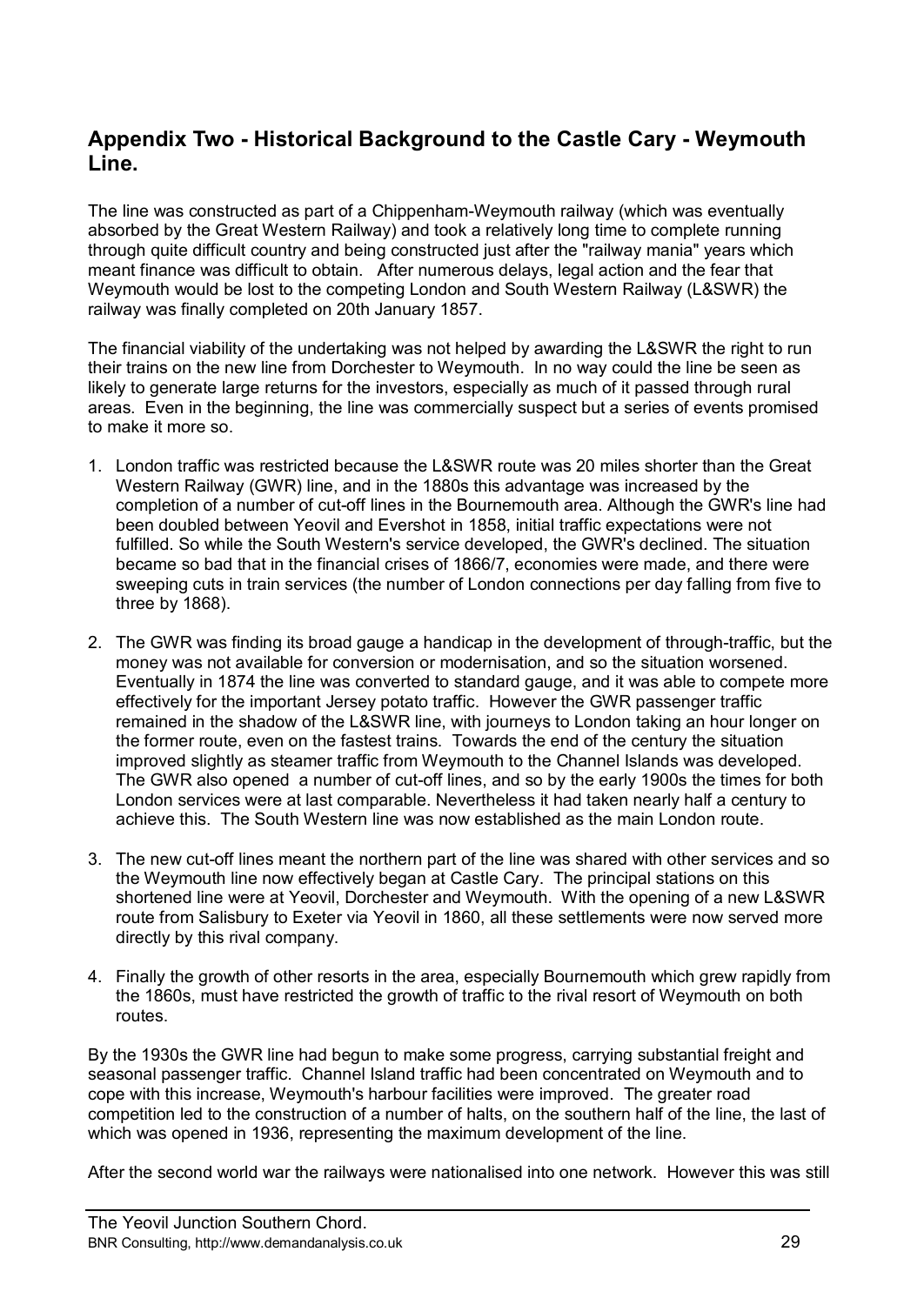divided up into regions, and in Dorset the lines were shared between the Western and Southern regions. This division roughly corresponded with the GWR/L&SWR one of earlier years. In 1950 the Southern Region took over the GWR route and the latter has declined ever since. As the Southern region was now in control of the two competing lines, all the traffic that could be, was diverted onto their original (L&SWR) line, on the original GWR route the track was singled and a number of stations closed.

Under the recommendations of the Beeching report the Dorchester- Castle Cary line was not scheduled for closure although all the stations along it, except for Yeovil Pen Mill, were. When the time came for closure to be carried out it was realised that the proposals were just not practical and so a number of stations were reprieved. Dorchester West was saved as it generated a large proportion of the traffic on this part of the line and is the county town. Maiden Newton too, is a relatively important stop; and Chetnole, Yetminster and Thornford could not be served adequately by a replacement bus service.